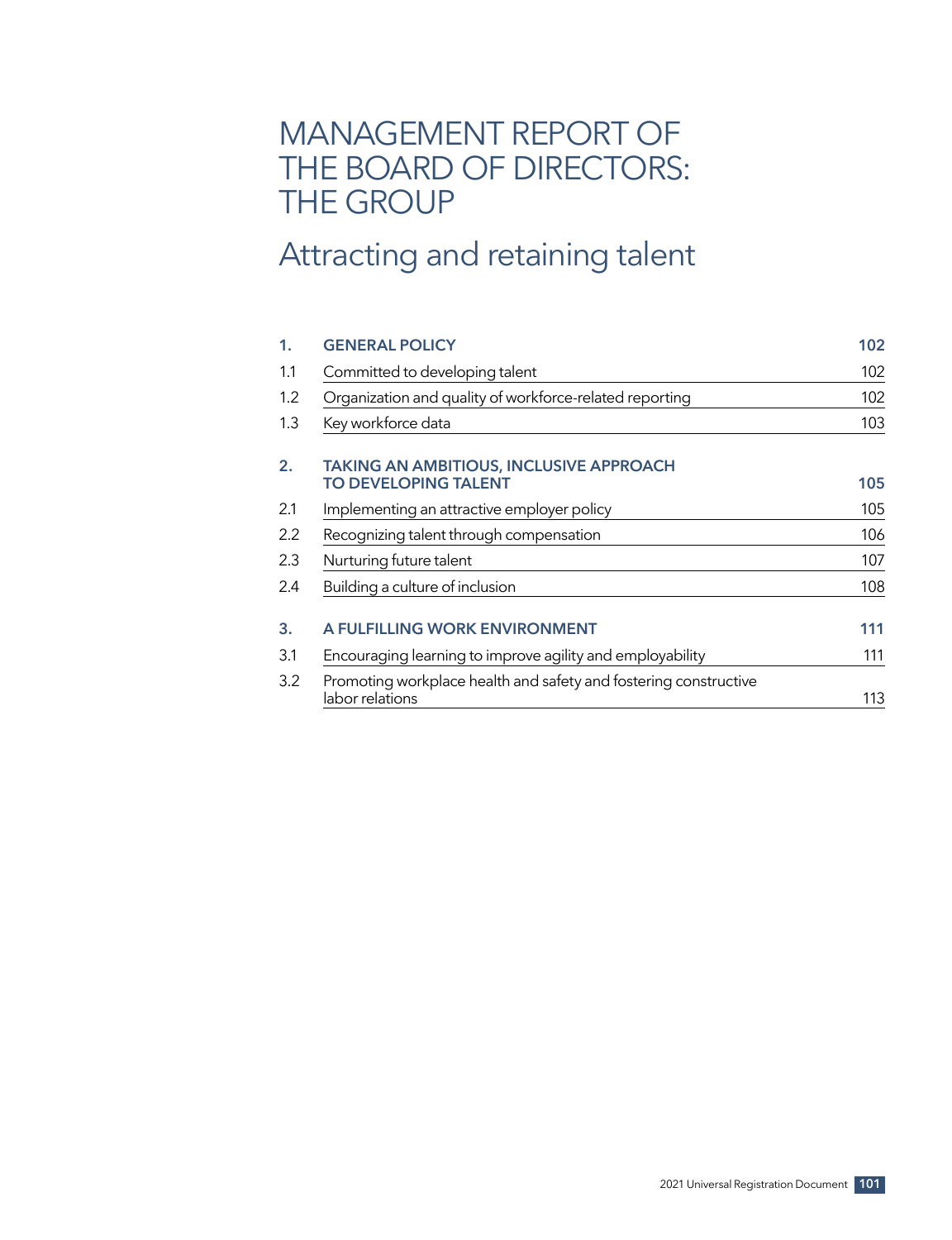# 1. GENERAL POLICY

Through their talent and commitment, the Group's employees create unforgettable experiences for all LVMH customers and drive the success of the Group and its Maisons. They safeguard and build on an invaluable range of expertise, particularly in craftsmanship and design professions.

In a constantly changing competitive environment, LVMH seeks to attract the most talented people on every continent. The Group welcomes new hires and supports all its staff based

# **1.1 Committed to developing talent**

Our people's talent drives strong performance and helps secure the Group's long‑term future. Responsible people management is structured around four key priorities identified through stakeholder consultation and a mapping of issues and risks:

- respecting every individual's uniqueness and dignity;
- supporting our employees by taking action for their safety and well-being;
- passing on skills and expertise that are an integral part of our world's cultural heritage;
- working to build a better society.

Within this shared social responsibility program, each of the Maisons implements its own action plan.

# **1.2 Organization and quality of workforce‑related reporting**

LVMH works hard to ensure the quality and completeness of workforce‑related data. The Group follows a rigorous process to gather and check this data within its Maisons. Data covers the Group's consolidated companies, providing a comprehensive view of talent management.

# **1.2.1 Collection and validation of workforce‑related reporting data**

Within each Maison, a reporter collects and reports workforcerelated data, a controller checks and validates its accuracy, and the Maison's Human Resources Director provides final sign-off.

Everyone involved in workforce‑related reporting is provided with an instructional guide. This guide sets out the aims and requirements both for the approach as a whole and for each indicator: its relevance, how the associated data is defined, how the information is to be gathered, the calculation method if applicable, and checks to be carried out when data is reported. Manual checks on the reliability and consistency of the data input are backed up by automated checks throughout the procedure.

solely on their talent and skills, embracing diversity as a source of cultural enrichment. Offering employees career development opportunities helps ensure the long‑term future of this exceptional expertise. Guaranteeing the health, safety and well-being of employees is key to their fulfillment and their engagement, both of which drive the Group's success. Lastly, promoting constructive labor relations helps create a fulfilling work environment where everyone has a voice and a key role within the team.

2021 saw the resumption of business operations and an upswing in activity in the aftermath of an unprecedented health crisis. During this period, protecting employee health and safety remained the top priority for LVMH. At the same time, the Group continued with its ambitious policy to attract talented people and support them on every continent, while uniting all of its employees around its values. The first two of these core values – creativity and a passion for innovation – have helped the Group adapt very quickly during the Covid‑19 crisis. The next two – a quest for excellence and an entrepreneurial spirit – remain essential to drive collective performance. In 2021, this set of core values was expanded with the addition of a commitment to having a positive impact with respect to the environment, inclusion and supporting its communities.

Since 2007, selected employee-related disclosures for the Group have been verified each year by an independent third party. For fiscal year 2021, workforce-related data was verified by Ernst & Young, in accordance with Article R. 225‑105‑2 of the French Commercial Code<sup>(1)</sup>.

In addition, the Corporate Social Responsibility Department reports on qualitative aspects of workforce management and development, listing progress made under the policies adopted and action plans put in place by the Maisons. The reporting template is sent to all Human Resources Departments at the Maisons, which are responsible for the data entered. Each Maison submits its completed reporting template to the Corporate Social Responsibility Department, which verifies and then consolidates all the data submitted at Group level.

#### **1.2.2 Scope of workforce‑related reporting**

The reconciliation of organizational and legal entities ensures consistency between the workforce and financial reporting systems. Accordingly, the scope of reporting on employee-related issues covers all staff employed by fully consolidated Group companies, but does not include equity‑accounted associates.

<sup>(1)</sup> This article resulted from the transposition into French law of European Directive 2014/95/EU on disclosure of non‑financial and diversity information by certain large undertakings and groups.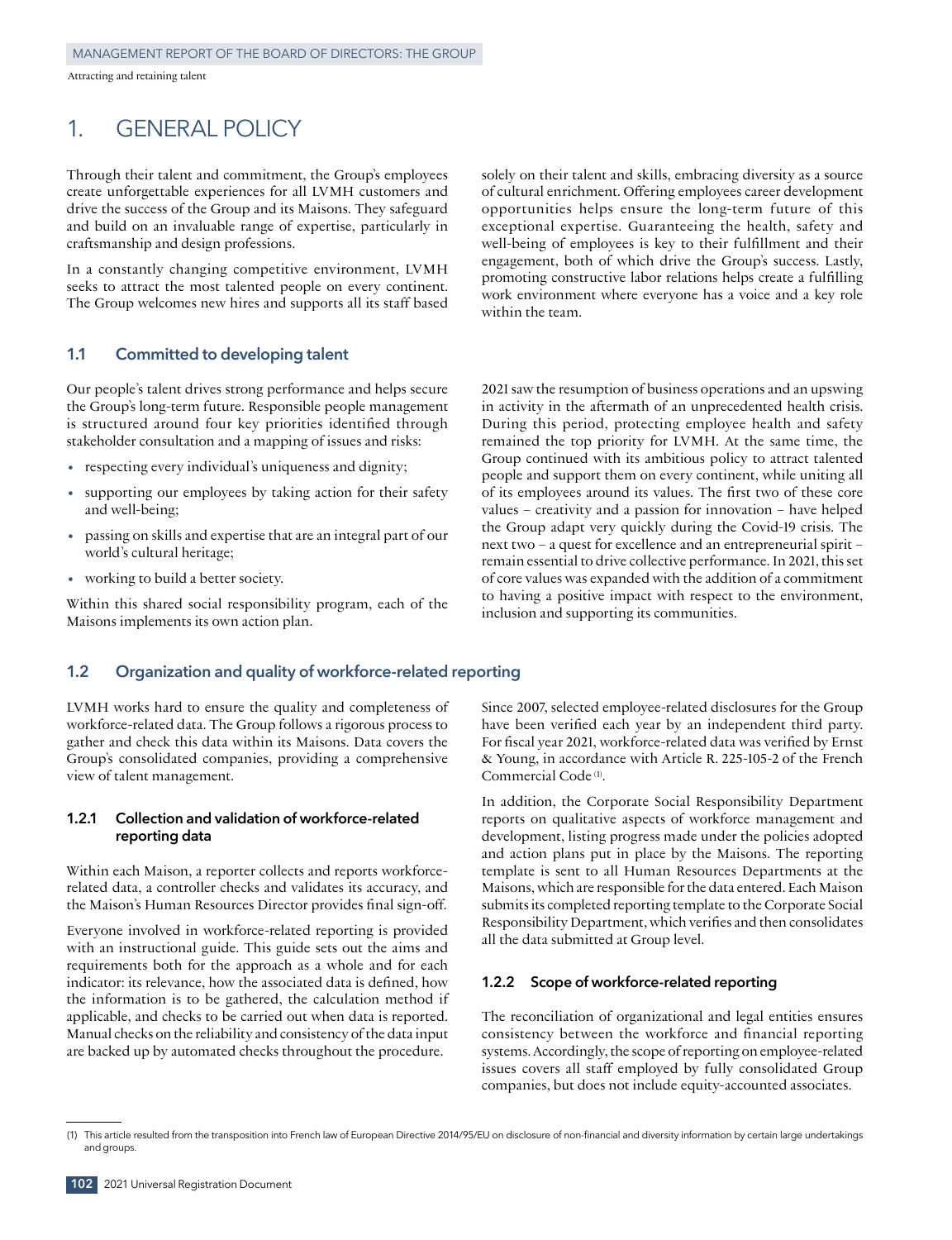Workforce information set out below includes all consolidated companies as of December 31, 2021, including LVMH's share in joint ventures, with the exception of certain companies that have been part of the Group for less than a year. Other employee‑related indicators were calculated for a scope of 948 organizational entities covering over 99% of the global workforce and encompass staff employed during the fiscal year, including those employed by joint ventures.

# **1.3 Key workforce data**

Total headcount as of December 31, 2021 stood at 175,647 employees, an increase of 17% compared with 2020. Of this total, 159,564 employees were working under permanent contracts and 16,083 under fixed-term contracts. Part-time employees represented 15% of the total workforce, or 26,786 individuals. Staff outside France represented 81% of the global workforce.

LVMH's employees in China and its regions are included in the number of staff working under permanent contracts (27,900 as of December 31, 2021). Although Chinese labor law limits the duration of employment contracts, which can only become permanent after several years, the Group considers employees working under such contracts as permanent.

The Group's average total full-time equivalent (FTE) workforce in 2021 comprised 157,953 employees, up 6.48% compared with 2020.

#### **1.3.1 Breakdown of the workforce by business group, geographic region and job category**

# **Breakdown by business group**

| Total workforce as of December 31 (a) | 2021    | %              | 2020    | %   | 2019    | %   |
|---------------------------------------|---------|----------------|---------|-----|---------|-----|
| Wines and Spirits                     | 7.898   | $\overline{4}$ | 7,530   | 5   | 7,671   | 5   |
| Fashion and Leather Goods             | 57,689  | 33             | 53,002  | 35  | 53,456  | 33  |
| Perfumes and Cosmetics                | 27,774  | 16             | 28,017  | 19  | 30,427  | 19  |
| Watches and Jewelry                   | 24,348  | 14             | 9.078   | 6   | 9.426   | 6   |
| Selective Retailing                   | 48,807  | 28             | 43,741  | 29  | 57,383  | 35  |
| Other activities                      | 9.131   | 5              | 9,111   | 6   | 4.946   | 3   |
| Total                                 | 175,647 | 100            | 150.479 | 100 | 163,309 | 100 |

(a) Total permanent and fixed-term headcount.

#### **Breakdown by geographic region**

| Total workforce as of December 31 (a) | 2021    | %            | 2020    | %   | 2019    | %   |
|---------------------------------------|---------|--------------|---------|-----|---------|-----|
| France                                | 33,887  | 19           | 32,813  | 22  | 33,701  | 21  |
| Europe (excl. France)                 | 39,343  | 22           | 37,693  | 25  | 40.453  | 25  |
| <b>United States</b>                  | 34,930  | 20           | 24,749  | 16  | 31,483  | 19  |
| Japan                                 | 8,013   |              | 7,012   | 5   | 7,391   | 5   |
| Asia (excl. Japan)                    | 43,705  | 25           | 35,382  | 23  | 38.109  | 23  |
| Other markets                         | 15.769  | $\mathsf{Q}$ | 12,830  | 9   | 12,172  |     |
| Total                                 | 175,647 | 100          | 150.479 | 100 | 163,309 | 100 |

(a) Total permanent and fixed-term headcount.

#### **Breakdown by job category**

| Total workforce as of December 31 (a) | 2021    | %               | 2020    | %       | 2019    | %       |
|---------------------------------------|---------|-----------------|---------|---------|---------|---------|
| Executives and managers               | 36,807  | 21              | 32.713  | 22      | 32,004  | 20      |
| Technicians and supervisors           | 16,952  | 10 <sup>1</sup> | 14,575  | $\circ$ | 15,333  | $\circ$ |
| Administrative and sales staff        | 91,691  | 52              | 79.059  | 53      | 93.575  | 57      |
| Production workers                    | 30.197  | 17              | 24.132  | 16      | 22.398  | 14      |
| Total                                 | 175,647 | 100             | 150,479 | 100     | 163.309 | 100     |

(a) Total permanent and fixed-term headcount.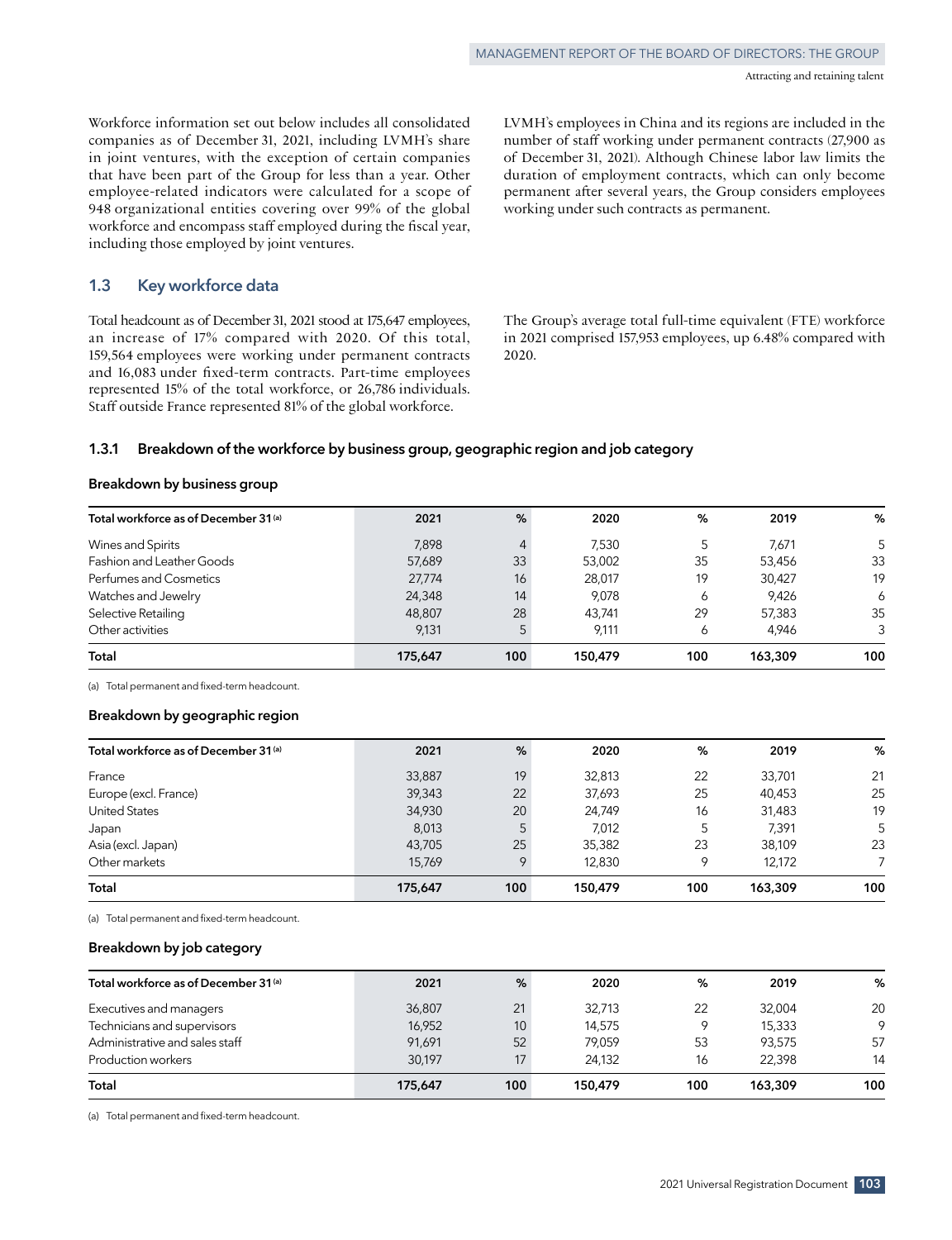# **1.3.2 Average age and breakdown by age**

The average age of the global workforce employed under permanent contracts is 37. The youngest age ranges are found among sales staff, mainly in Asia, the United States and "Other markets".

| (as %)        | Global<br>workforce | France | Europe<br>(excl. France) | <b>United</b><br><b>States</b> | Japan | Asia<br>(excl. Japan) | Other<br>markets |
|---------------|---------------------|--------|--------------------------|--------------------------------|-------|-----------------------|------------------|
| Age: Under 25 | 9.1                 | 4.1    | 5.6                      | 15.2                           | 3.3   | 10.5                  | 14.5             |
| 25-29         | 18.2                | 15.3   | 13.5                     | 18.3                           | 10.9  | 24.9                  | 20.0             |
| $30 - 34$     | 20.7                | 17.6   | 17.7                     | 17.4                           | 15.9  | 28.5                  | 21.7             |
| 35-39         | 16.4                | 14.4   | 16.3                     | 13.4                           | 19.9  | 19.3                  | 16.9             |
| $40 - 44$     | 12.0                | 12.8   | 14.6                     | 10.2                           | 20.6  | 9.2                   | 10.9             |
| 45-49         | 9.1                 | 11.9   | 13.0                     | 7.5                            | 17.5  | 4.2                   | 6.4              |
| 50-54         | 6.8                 | 10.3   | 10.0                     | 6.8                            | 8.3   | 2.0                   | 4.4              |
| 55-59         | 5.0                 | 9.4    | 6.4                      | 5.6                            | 3.5   | 1.0                   | 3.4              |
| 60 and up     | 2.8                 | 4.2    | 2.8                      | 5.6                            | 0.1   | 0.5                   | 1.9              |
|               | 100.0               | 100.0  | 100.0                    | 100.0                          | 100.0 | 100.0                 | 100.0            |
| Average age   | 37                  | 40     | 40                       | 37                             | 39    | 33                    | 35               |

# **1.3.3 Average length of service and breakdown by length of service**

The average length of service within the Group is 10 years in France and ranges from 5 to 8 years in other geographic regions. This difference is mainly due to the predominance in these other regions of retail activities characterized by a higher rate of turnover.

| (as %)                               | Global<br>workforce | France | Europe<br>(excl. France) | <b>United</b><br><b>States</b> | Japan | Asia<br>(excl. Japan) | Other<br>markets |
|--------------------------------------|---------------------|--------|--------------------------|--------------------------------|-------|-----------------------|------------------|
| Length of service: Less than 5 years | 58.1                | 44.5   | 48.4                     | 66.5                           | 47.3  | 70.0                  | 65.7             |
| 5-9 years                            | 19.5                | 19.5   | 21.5                     | 17.7                           | 21.2  | 18.4                  | 20.6             |
| 10-14 years                          | 10.0                | 12.1   | 13.9                     | 7.5                            | 11.2  | 7.7                   | 7.3              |
| $15-19$ years                        | 5.3                 | 7.7    | 7.5                      | 4.2                            | 11.5  | 2.1                   | 2.8              |
| 20-24 years                          | 3.8                 | 7.5    | 5.0                      | 2.6                            | 6.2   | 1.0                   | 2.1              |
| 25-29 years                          | 1.5                 | 3.2    | 1.9                      | 1.0                            | 1.8   | 0.5                   | 0.9              |
| 30 years and up                      | 1.8                 | 5.6    | 1.8                      | 0.7                            | 0.9   | 0.2                   | 0.6              |
|                                      | 100.0               | 100.0  | 100.0                    | 100.0                          | 100.0 | 100.0                 | 100.0            |
| Average length of service            |                     | 10     | 8                        | 6                              | 8     | 5                     | 5                |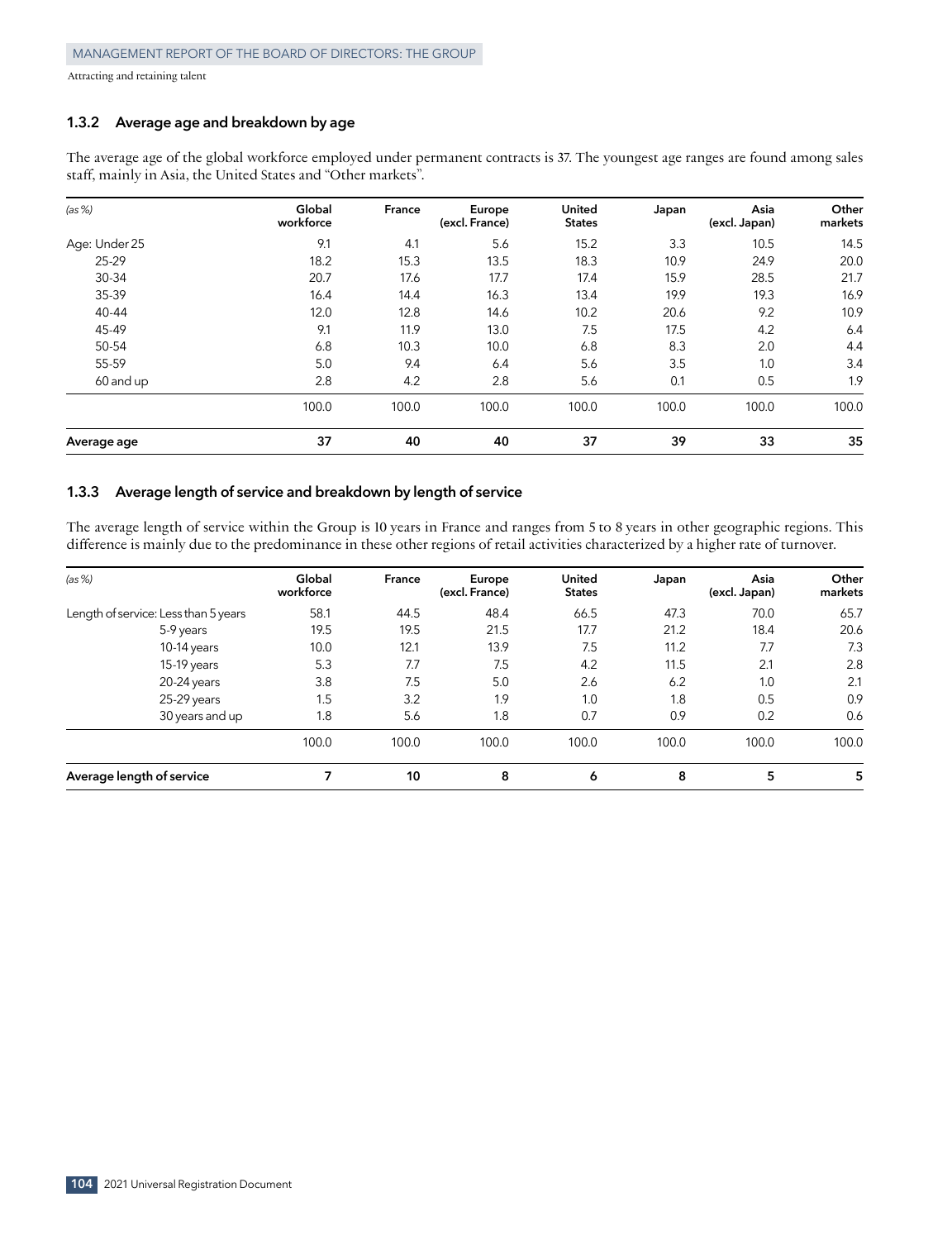# 2. TAKING AN AMBITIOUS, INCLUSIVE APPROACH TO DEVELOPING TALENT

Attracting the best talent and growing with its employees are the cornerstones of LVMH's dynamic talent development policy. The Group is seen as a highly attractive employer among promising job candidates, and works to maintain this attractiveness through

its range of training and job opportunities. It strives to offer motivating development opportunities and help all employees advance in their careers based solely on their talent and skills.

# **2.1 Implementing an attractive employer policy**

The Maisons owe their success to the firm belief that their people are what set them apart. Whether they be young graduates, managers or senior executives, talented people are the Group's most valuable assets. For this reason, recruitment is a central pillar of LVMH's human resources policy and contributes to its excellent results. It involves identifying future talent and building strong connections with candidates so as to offer them varied and unique career opportunities.

Recruitment trends in 2021 were largely similar to those in 2019, following the disruption seen in 2020. LVMH's teams anticipated and adapted to these changes, redoubling their efforts to maintain close ties with talented candidates. For this work, they drew on the strengths of the LVMH ecosystem by building on synergies between the Maisons.

With a strong employer brand playing an increasingly pivotal role in attracting talent, LVMH pays very close attention to changing expectations in the market so as to offer solutions tailored to individual career aspirations. The Group looks for candidates who share its values of excellence, creativity and entrepreneurial spirit, and who are motivated by modern, inspiring leadership that places a priority on engagement, dialogue and social responsibility. Firmly committed to diversity, LVMH forms teams as varied as its customers and also actively seeks out candidates from fields other than its own, particularly those able to bring in new expertise from the most innovative sectors.

#### **Attracting talent**

In 2021, LVMH continued the rollout of its new employer brand promise, "Craft the Future", aimed at showcasing the unique range of opportunities the LVMH group can offer its talent. This new promise is structured around four pillars: Inspire, Challenge, Connect and Support.

The Group has trained thousands of in‑house ambassadors and launched a new social media campaign. Featuring employees sharing their unique stories, it offers very personal perspectives on the ways in which they are helping to shape the future of the Group, the luxury industry, and even society itself. New episodes in the series will be unveiled in 2022.

For the 16th consecutive year, LVMH topped the Universum ranking of preferred employers among business school students in France. Outside France as well, LVMH remains an employer of choice and continues to rise in rankings of the world's most attractive employers.

## **Engagement and opportunities**

In a constantly evolving world, professions are being reinvented and created at an unprecedented pace. Seeking out, developing and retaining talent is essential to LVMH's continued success, now and over the long term.

Individual support provided to employees, a range of human resources initiatives, and the transformation of managerial culture are all necessary elements contributing to the Group's growth and that of its staff.

Each year, to anticipate and prepare for future challenges and opportunities, human resources staff, working closely with the Group's senior executives and managers, conduct an annual organizational and talent review, a forward‑looking analysis covering all the Group's Maisons. Taking a systematic, structured and cohesive approach, this review highlights the strategic goals, business models and talent structures of each Maison. Worldwide in focus, it offers a comprehensive overview of the Group's leaders and managers. It helps to identify talent pools for future senior executives and high‑potential employees, firm up succession plans, and anticipate skill and resource requirements. The subsequent action plans support LVMH's development. The data analyzed also shed light on the dynamic management of talent across the Group. In 2021, nearly 80% of key positions within the Group were covered by a succession plan and 75% of the most strategic roles were filled internally.

# **Turnover by geographic region**

| (as %)                                      | 2021 | <b>France</b> | Europe<br>(excl.<br>France) | United<br><b>States</b> | Japan | Asia<br>(excl.<br>Japan) | Other<br>markets | 2020 | 2019 |
|---------------------------------------------|------|---------------|-----------------------------|-------------------------|-------|--------------------------|------------------|------|------|
| Total turnover <sup>(a)</sup>               | 23.3 | 11.3          | 17.8                        | 39.5                    | 10.4  | 25.8                     | 29.3             | 24.5 | 23.1 |
| Of which: Voluntary turnover <sup>(b)</sup> | 17.2 | 5.0           | 11.4                        | 33.6                    | 8.9   | 20.3                     | 20.3             | 11.7 | 17.2 |
| Involuntary turnover <sup>(c)</sup>         | 5.5  | 5.1           | 5.7                         | 5.4                     | 1.3   | 5.4                      | -8.7             | 12.2 | 5.4  |

(a) All reasons. Excluding internal mobility and non-Group transfers.

(b) Resignations.

(c) Dismissals/end of trial period.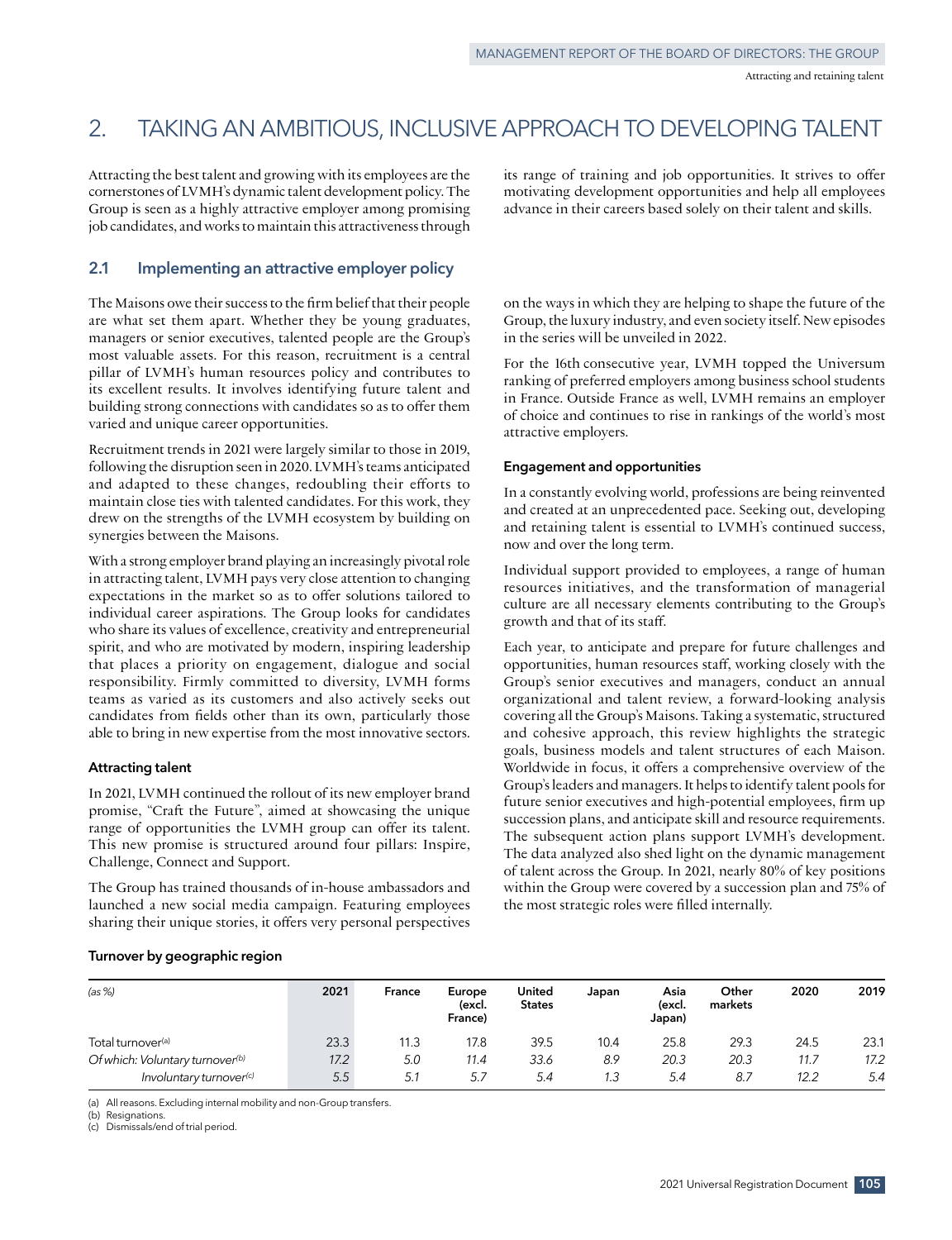#### **Breakdown of movements(a) of employees working under permanent contracts by business group**

| (number)                         |        |        | <b>Joiners</b> |        |        | Leavers |
|----------------------------------|--------|--------|----------------|--------|--------|---------|
|                                  | 2021   | 2020   | 2019           | 2021   | 2020   | 2019    |
| Wines and Spirits                | 902    | 481    | 844            | 615    | 609    | 717     |
| <b>Fashion and Leather Goods</b> | 15,431 | 7.777  | 13,563         | 9,992  | 7,458  | 8,609   |
| Perfumes and Cosmetics           | 6,045  | 3,486  | 7,468          | 6,605  | 5.165  | 6,340   |
| Watches and Jewelry              | 5,246  | 924    | 1.799          | 4,102  | 1,036  | 1,253   |
| Selective Retailing              | 15,908 | 9.190  | 16,719         | 14,989 | 17,503 | 16,508  |
| Other activities                 | 1.544  | 1.064  | 894            | 1.554  | 3,369  | 892     |
| Total                            | 45,076 | 22.922 | 41,287         | 37,857 | 35,140 | 34,319  |

(a) Under permanent contracts, including conversions of fixed-term contracts to permanent contracts and excluding internal mobility within the Group.

In 2021, a total of 37,857 employees working under permanent contracts left the Group (all reasons combined); of these, nearly 40% were employed within the Selective Retailing business group, which traditionally experiences a high turnover rate.

# **2.2 Recognizing talent through compensation**

LVMH is keen to recognize, attract and motivate its talent by offering compensation that is generous relative to employee and market expectations. Salaries are benchmarked annually both in France and abroad to ensure that the Maisons are positioned appropriately, taking into account the specific characteristics of business lines and segments.

The Group takes care to ensure that performance is rewarded. Variable compensation is linked to the financial results of each employee's company and the achievement of individual targets.

In 2021, LVMH appointed a team to draw up a fair wage policy to be applied both internally and externally, whose principles will be announced in the first quarter of 2022.

#### **Average compensation**

The table below shows the average gross monthly compensation paid to Group employees in France under full-time permanent contracts who were employed throughout the entire year:

| Employees concerned (as %) | 2021  | 2020  | 2019  |
|----------------------------|-------|-------|-------|
| Less than 1,500 euros      | 2.0   | 1.4   | 1.9   |
| 1,501 to 2,250 euros       | 17.7  | 18.6  | 15.3  |
| 2,251 to 3,000 euros       | 20.5  | 21.6  | 22.6  |
| Over 3,000 euros           | 59.8  | 58.4  | 60.2  |
| Total                      | 100.0 | 100.0 | 100.0 |

#### **Personnel costs(a)**

Worldwide personnel costs break down as follows:

| (EUR millions)                                     | 2021    | 2020    | 2019    |
|----------------------------------------------------|---------|---------|---------|
| Gross payroll - Fixed-term and permanent contracts | 7.562.4 | 6.509.8 | 6.544.7 |
| Employer social security contributions             | 1,725.2 | 1.629.8 | 1.619.3 |
| Temporary staffing costs                           | 298.7   | 315.7   | 324.0   |
| Total personnel costs                              | 9.586.4 | 8.455.3 | 8,488.0 |

(a) Indicators are taken from the HR reporting system, which covers 948 organizational entities. Unlike for financial reporting, workforce-related reporting excludes certain items when calculating total payroll: incentives and profit‑sharing, bonus share awards and similar awards, and provisions related to bonuses.

Outsourcing and temporary staffing costs remained stable year over year, accounting for 6.3% of the total worldwide payroll (versus 6.3% in 2020), including employer social security contributions.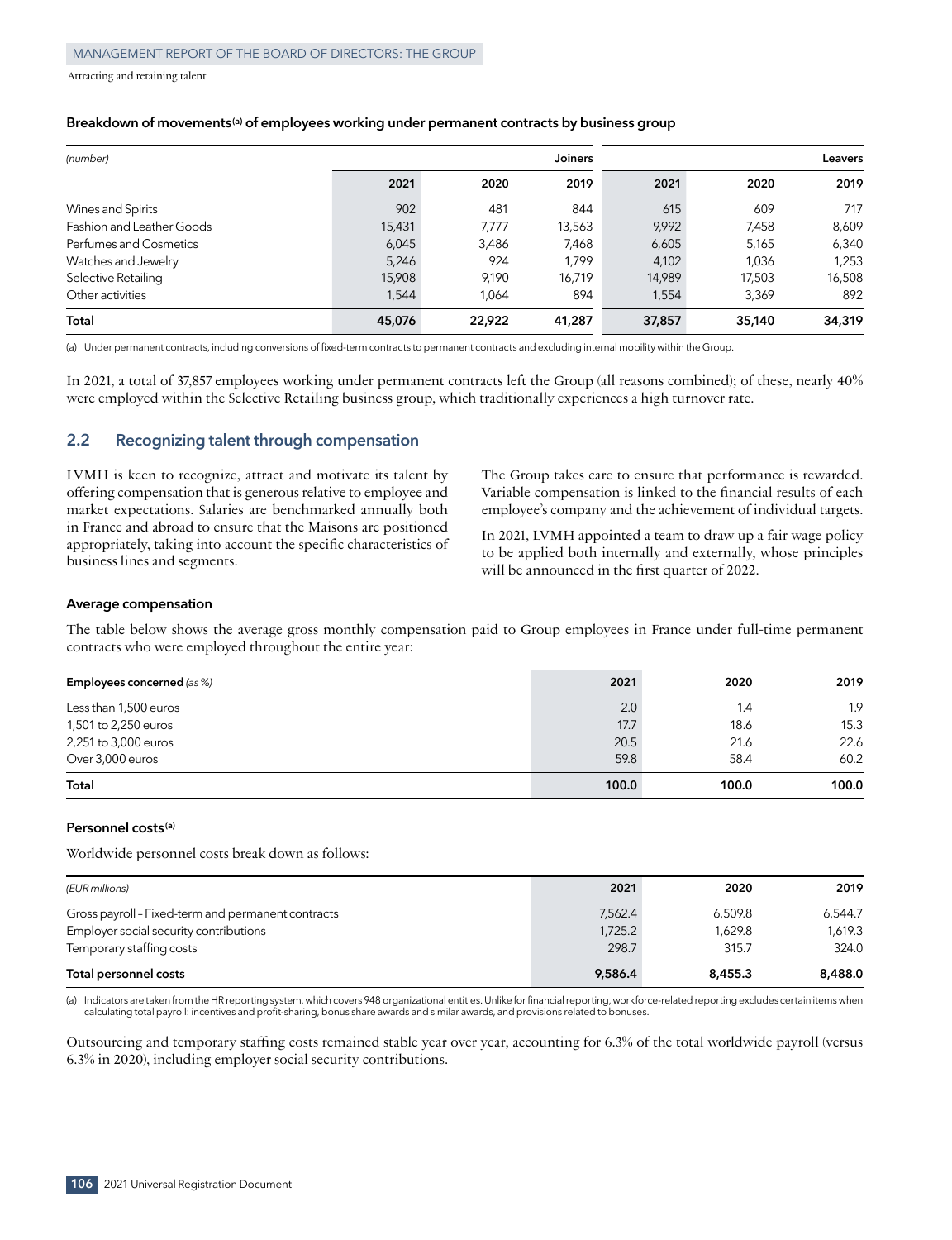#### **Profit‑sharing, incentive and company savings plans**

All companies in France with at least 50 employees have a profit‑sharing, incentive or company savings plan. These plans accounted for a total expense of 266.2 million euros in 2021, paid in respect of 2020, a decrease compared to the previous year.

| (EUR millions)                                   | 2021  | 2020  | 2019  |
|--------------------------------------------------|-------|-------|-------|
| Profit sharing                                   | 120.8 | 139.3 | 138.3 |
| Incentive                                        | 106.1 | 139.4 | 148.8 |
| Employer's contribution to company savings plans | 39.3  | 32.2  | 32.9  |
| Total                                            | 266.2 | 310.9 | 320.0 |

# **2.3 Nurturing future talent**

LVMH is committed to bringing talent to light as well as developing its existing talent. The Group hires and trains the best candidates for its positions, those deemed likely to take up the quest for excellence. A number of initiatives are pursued to attract students and young graduates.

# **2.3.1 Institut des Métiers d'Excellence – Training in the luxury trades**

# **Safeguarding the future for exceptional professions that are essential to the luxury value chain**

Across its six business groups, LVMH brings together a wide range of unique skills and expertise. Vital to the success of its Maisons, these skills and expertise make LVMH a key player in protecting this heritage and passing it on. The Group boasts more than 280 *métiers d'excellence* (professions of excellence) in the fields of design, craftsmanship and the customer experience. Over 80,000 employees around the world are the custodians of this living heritage.

LVMH has forged a new set of goals structured around three strategic objectives: passing on knowledge and expertise, showcasing its employees' skills and promoting this singular heritage. To preserve and promote the Group's exceptional professions, in 2021 all of the Group's Maisons signed the WE for ME (Worldwide Engagements for Métiers d'Excellence) agreement. Commemorated in a powerful photograph portraying Bernard Arnault alongside the virtuosos and CEOs of around 40 Maisons, set against the backdrop of the Fondation Louis Vuitton, the agreement lays down ten commitments shared by all of the Group's Maisons.

#### **Promoting and passing on skills and expertise**

To spur interest in its professions and attract top talent, LVMH reaches out to young people from an early age. Under the "Excellent!" program, four practical workshops have been organized for 120 middle school students in France to help them discover these professions. In the same vein, LVMH has introduced the Village des Métiers d'Excellence, a vocational training fair to showcase these professions. In partnership with 21 schools and universities recognized in their disciplines and 39 Maisons, it has offered more than 400 work‑linked training contracts.

In 2021, the Institut des Métiers d'Excellence (IME) program continued its exceptional growth momentum. The program welcomed its largest class since its creation: 339 new apprentices in six countries (France, Switzerland, Italy, Spain, Japan and Germany). Since 2014, through its 34 programs, the IME has trained more than 1,400 apprentices in 27 professions. In 2021, 99% of apprentices obtained their diplomas. Their job placement rate at LVMH's Maisons and their partners was 61%.

#### **Showcasing talent**

To introduce young people and those interested in retraining for career opportunities provided by these professions, LVMH aims to raise the profile of the related skills and expertise by showcasing the talents of its employees.

"SHOW ME" – the Institut des Métiers d'Excellence's new format for its traditional annual induction ceremony – celebrates its community of professions in design, craftsmanship and the customer experience.

Each year, the LVMH Virtuosos program now asks the Maisons to select one of their most eminent practitioners in an exceptional profession, who are offered a specific career guidance plan. In 2021, the first selection of 67 Virtuosos, guardians of exceptional skills and expertise, was honored at the "SHOW ME" event attended by Bernard Arnault and Chantal Gaemperle.

# **Supporting and promoting skills and expertise outside the Group**

As part of its active engagement in society, the Group has set up partnerships to promote exceptional professions beyond the scope of its operations. An initial artistic collaboration was launched between five craftswomen affiliated with nonprofit La Fabrique Nomade and Jérémy Gobé, an artist committed to the protection of coral reefs. The resulting work was exhibited at the FIAC International Contemporary Art Fair in Paris in 2021.

The LVMH group has also joined forces with the magazine *Elle*, the Institut National des Métiers d'Art and the Chambre des Métiers de l'Artisanat to create the Prix des Artisanes. The talented women recognized with these prizes all work in exceptional professions in the fields of fashion, design, food and wine, and the preservation of French heritage. Specific career guidance plans are being offered to them.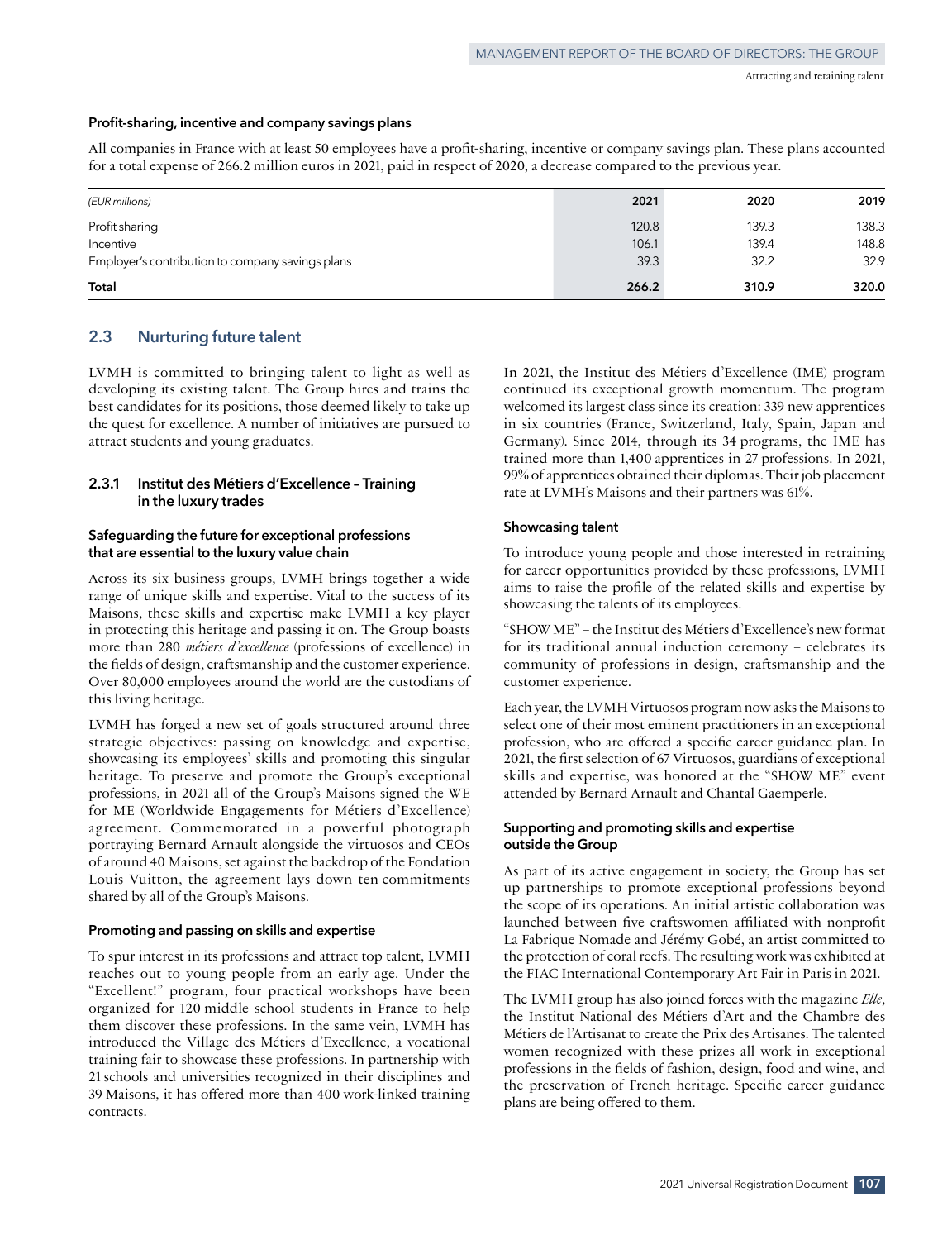## **2.3.2 INSIDE LVMH – supporting the next generation**

With current economic conditions proving especially challenging for young people, LVMH has stepped up its dedicated programs, particularly in the areas of training and access to employment. In 2021, the Group announced a new target to be met by the end of 2022: hiring 25,000 young people under 30 worldwide, including 5,000 internship and apprenticeship contracts, and 2,500 permanent contracts in France.

In line with its commitment to pass on knowledge and expertise, the Group continues to provide practical guidance to young people as they build their career plans. The Group is moving forward with its "Craft the Future 2022" action plan, which involves many initiatives, in partnership with schools and universities in France and around the world.

The INSIDE LVMH platform (www.insidelvmh.com) helps students and young people around the world improve their knowledge of the luxury sector, while also offering the chance

# **2.4 Building a culture of inclusion**

## **Ensuring discrimination‑free recruitment and development**

LVMH is convinced that people, in their diversity, make all the difference and drive the Group's success. Recognizing that each person's unique contribution is a valuable asset, LVMH is keen to ensure that its workforce is drawn from all backgrounds, reflecting the diversity of its customer base. The recruitment and talent development policy ensures that the Group remains intently focused on diversity. LVMH makes sure each and every new recruit feels welcome and benefits from equal opportunities throughout their career. The Group implements practices to prohibit any discrimination on the basis of skin color, sex, religion, political convictions, national or social origin, age, disability, trade union membership, sexual orientation, gender identity, etc. These principles are set out in the Code of Conduct.

After having created the position of Vice President of Diversity and Inclusion for North America in 2020, LVMH named its Group Chief Diversity and Inclusion Officer in 2021. This new appointee coordinates the activities of all Diversity and Inclusion staff throughout the Group to ensure that its commitments in this area are being met at the Maisons and across all business lines.

#### **Promoting diversity and inclusion training**

LVMH has created its Inclusion Index to monitor and strengthen diversity and inclusion across the Group. It is sponsored by two members of the LVMH group's Executive Committee: Chantal Gaemperle, Group Executive Vice President, Human Resources and Synergies, and Jean-Jacques Guiony, Group Chief Financial Officer. This tool encourages initiatives and helps bring forth joint projects within the Maisons. The particularly hard-hitting initiatives of 2020 were celebrated on International Women's Day on March 8 and at the "Voices of Inclusion" online event held on June 28 marking Pride Month.

to complete additional training and receive career development assistance. With 50 hours of exclusive content provided by experts in the luxury industry (employees, HR staff and senior executives of the Group and its Maisons, as well as teachers from around the world), LVMH is opening the doors to its six business groups. Launched following the success of the in‑person INSIDE LVMH events first held in 2016, the digital platform, which went live in March 2021, had already welcomed more than 43,000 registered users by the end of the November.

Apart from on-demand access to its content, learners may also earn a certificate for having completed training in specific areas. By successfully completing 30 hours of exclusive content in the form of training modules and case studies, learners receive the INSIDE LVMH certificate. In 2021, more than 21,000 young people signed up for one of the two certifying sessions, and nearly 10,000 of them received their certificate. The highest ranking trainees were offered the opportunity to be mentored by a Group employee.

LVMH has designed training in unconscious bias in decisionmaking and its effects. Delivered to senior executives since 2019, its rollout continues throughout the Group and its Maisons.

In 2021, a training course on the risk of attitudes and behaviors motivated by racial bias was delivered to more than 1,500 employees of sales teams in North America. This seminar reminds employees of the Group's rules of conduct and its principle of zero tolerance for discrimination and harassment; it also includes interactive role‑playing exercises to provide practical tools for fighting bias. It thus helps store managers create an inclusive and fair environment for both employees and customers.

In the United States, Sephora was the first retailer to join the Fifteen Percent Pledge, an initiative that asks businesses to dedicate 15% of their shelf space to Black‑owned brands. This target was reached by the chain in 2021.

# **Embracing the full spectrum of talent**

LVMH is constantly working to prevent any form of discrimination in its recruitment practices. This ambition is reaffirmed in the Code of Conduct and the Recruitment Code of Conduct.

Starting in 2011, the Group and the Maisons have periodically held mandatory anti-discrimination training for their recruiters. Digital training courses are now supplementing those offered in various regions and by Maisons. In 2020 and 2021, 70 international recruiters were trained using this format. Recruiters completed in‑depth sessions on the employer brand and implicit bias as part of a wider rollout of inclusion and diversity policies in line with changes in society.

LVMH assesses its recruitment processes on a regular basis to ensure that they are free of discrimination. Since 2008, the Group has used an audit procedure to review its practices, which it expanded to cover a global scope starting in 2014. This audit procedure, entrusted to an independent firm, takes a variety of forms. It includes discrimination testing of the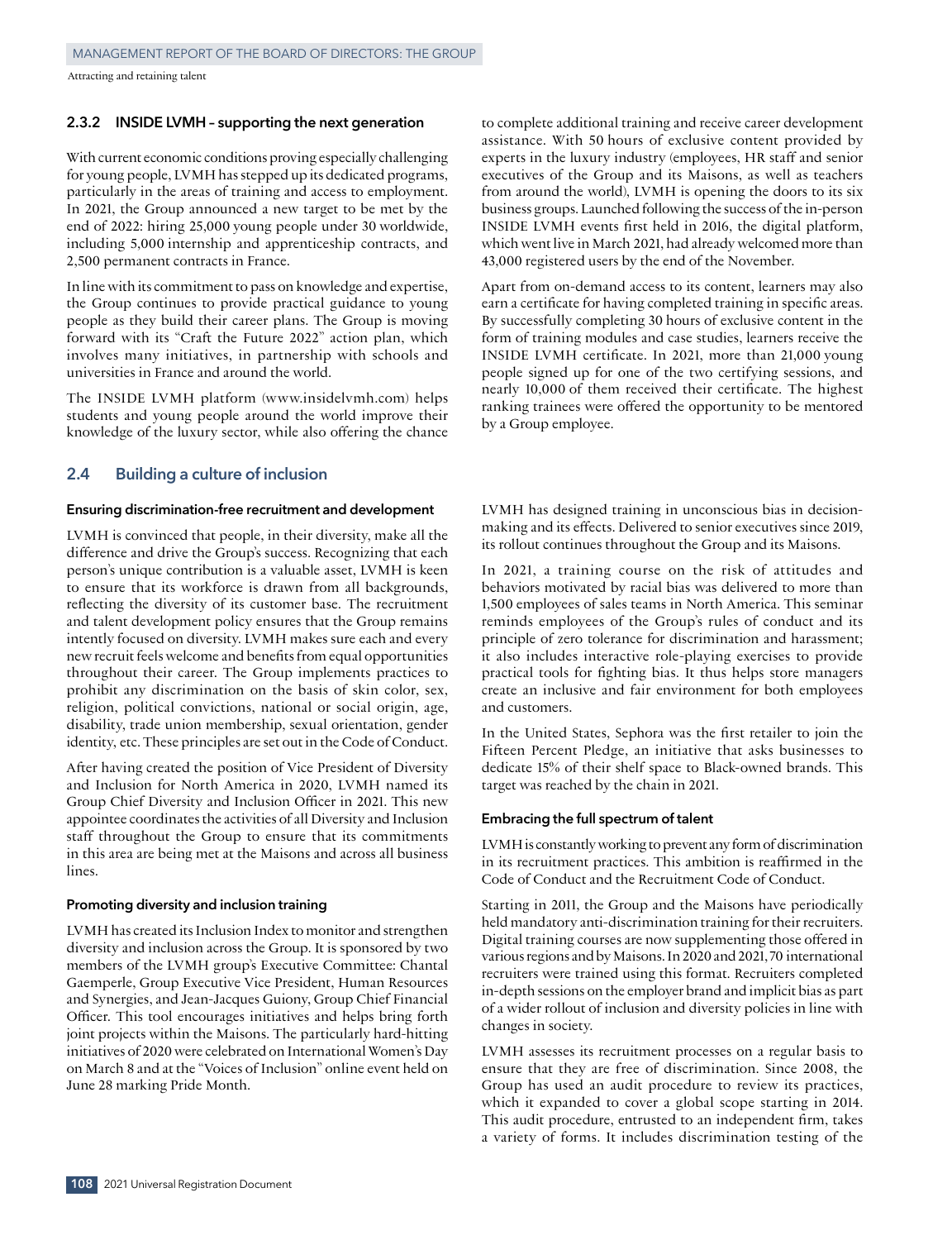Group's posted job offers, with testing campaigns run regularly and over long periods. It also gives rise to statistical surveys on discrimination risk in recruitment, with a campaign run in 2019/2020. It may also take the form of compliance testing for job offers. In 2021, a sample of job offers from a representative set of countries was audited to make sure that they did not include any discriminatory content. The findings were presented to Human Resources Directors at the level of the Group and the Maisons, CSR officers, as well as Diversity and Inclusion managers, and have been followed by appropriate action plans.

In 2021, the Group launched a comprehensive update for its Recruitment Code of Conduct. A new version is expected to be released in 2022.

# **Taking action to promote employment for people with disabilities**

Given its longstanding commitment to the employment and integration of people with disabilities, LVMH maintains an ambitious program to promote their inclusion, whether through recruitment or accessibility. The Group is a member of the Global Business and Disability Network of the International Labour Organization (ILO) and has signed its Charter. At the event celebrating the Group's involvement in good causes in December 2021, Chantal Gaemperle, Group Executive Vice President, Human Resources and Synergies, announced LVMH's target of having people with disabilities make up 2% of the workforce worldwide by 2025.

Since 2007, Mission Handicap has coordinated the Group's international approach in this area, and has helped it to formulate its ambitions. In this work it is supported by a network of 82 CSR and disability officers at the various Maisons, who meet regularly.

In all of LVMH's operating regions around the world, the Group and its Maisons organize many initiatives. In the United States, Sephora has pursued a program in place since 2017 whose goal is to have people with disabilities make up 30% of the company's workforce across its five distribution centers. To date, 246 employees with disabilities have been hired, bringing the number of people with disabilities to 9% of its distribution center workforce. In South Korea, LVMH's Maisons have innovated with a recruitment program aimed at advancing both inclusion and employee well‑being. In its first year, LVMH Perfumes & Cosmetics Korea hired 15 employees with disabilities whose responsibilities include assessing the well-being of all office and store staff on a day-to-day basis.

In France, a work-linked training program was launched to promote the employability of people with disabilities. Since 2014, 54 people with disabilities have thus been offered a work‑linked training contract at the Group's Maisons. During recruitment campaigns, work‑based role play exercises are used to select candidates, thus providing for an objective evaluation of each individual's aptitudes, skills and potential, whatever their background. In addition, the Maisons promote the employment of people with disabilities through their own initiatives (internships, recruitment and training programs, workstation adjustments, etc.). Certain Maisons, such as Hennessy and Christian Dior Couture, have signed company‑wide agreements for the employment of people with disabilities.

LVMH also supports employees who report that they have a disability. The Maisons offer solutions adapted to each case to help people keep their jobs, where necessary by making adjustments to their workspaces or helping them transition to a different role. To help certain employees with disabilities remain in their jobs, Moët & Chandon created MHEA, a disability‑friendly company, in 2011. Eligible employees can therefore continue working under conditions specifically designed to meet their needs. Since it was founded, MHEA has hired more than 80 people. Guerlain has rolled out an innovative approach to workplace accessibility in partnership with two nonprofit organizations active in this area, Vivre et Travailler Autrement and PEP 28. Following workstation assessments and the resulting adjustments, along with training sessions for prospective hires and their managers, employees with severe autism began working at the Chartres production site. One of them was hired under a permanent contract in 2021 and another new hire is due to join the site's permanent staff in early 2022. A total of eight new hires are planned.

In 2021, people with disabilities made up 1.2% of the LVMH group's workforce worldwide. As of end-December 2021, the Group had 2,104 employees with disabilities.

### **Ensuring gender equality**

Gender equality is an integral part of LVMH's culture. As a signatory since 2013 of the Women's Empowerment Principles (WEPs) defined by the UN Global Compact and UN Women, the Group and its Maisons are formally committed to gender equality, with the following main aims: gender equality at the most senior levels, fair treatment, women's career development, the promotion of equality, and transparency on results.

In 2021, 44% of key positions at LVMH were held by women, compared with 23% in 2007. The Group aims to achieve gender equality in these positions by 2025. Seventeen of the Group's Maisons were led by women in 2021, two more than in 2020. Through its EllesVMH initiative, the Group is working closely with its Maisons to achieve this target and implementing coaching and mentoring programs. In 2021, the LVMH group introduced SHERO Academy, the Group's first online coaching program open to all female employees. It offers two modules to get to know oneself better and cultivate an entrepreneurial spirit, along with over 40 hours of coaching provided by outside and in-house experts. The EllesVMH Coaching program has been offered to around 30 women a year for over 10 years. Redesigned in 2021, it gave 45 women leaders the opportunity to take part in six months of training, which included both individual coaching and mentoring by a Group senior executive. Specific programs have also been rolled out locally, such as Futur'Elles in the Asia-Pacific region and Allyship in North America.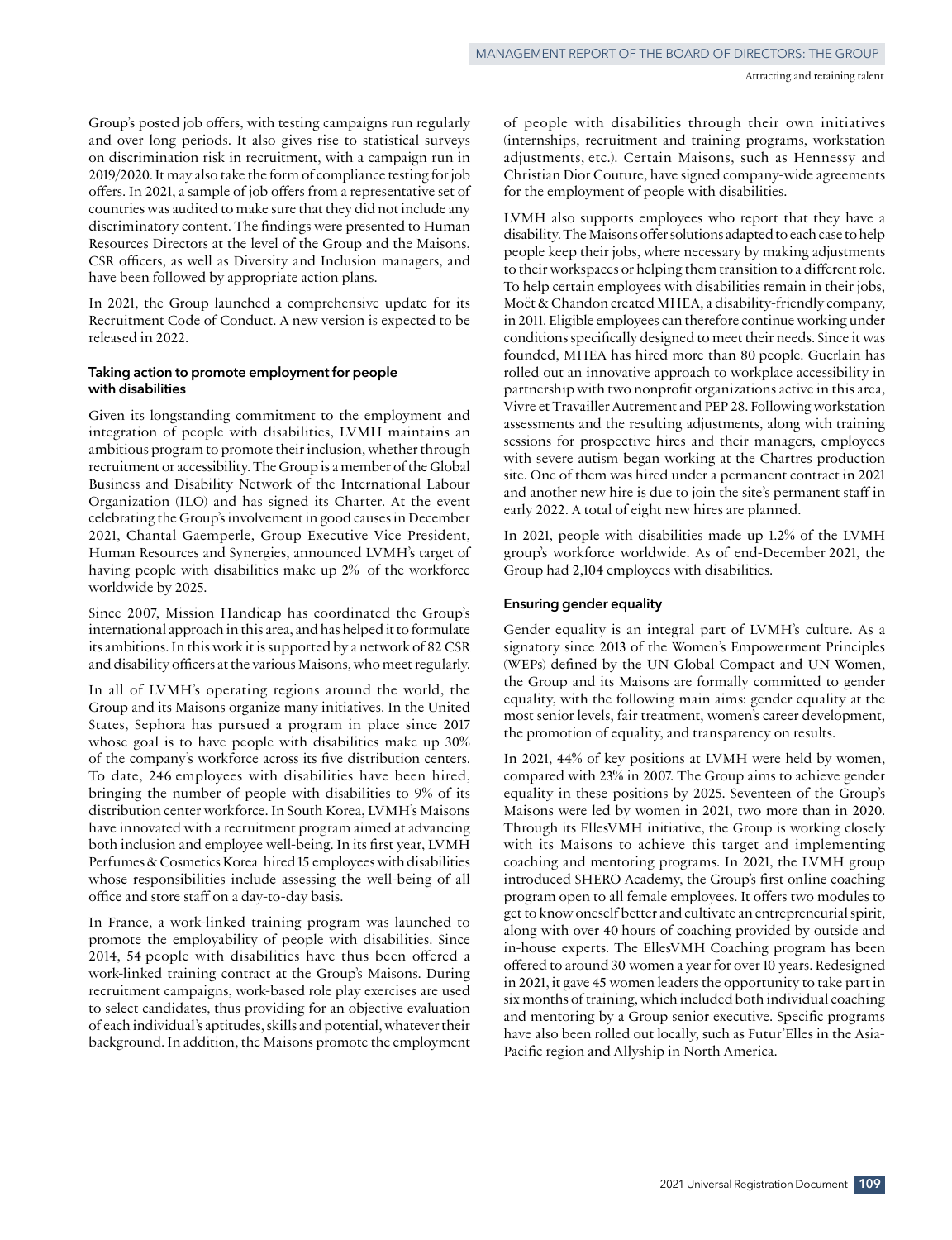In addition, LVMH scored 92.1 points out of 100 on the French government's Gender Equality Index.

The Group also aims to achieve pay equity. The Maisons are putting in place initiatives and tools to reduce any pay gaps between men and women within a given job category.

Lastly, LVMH is demonstrating and promoting its commitment. The Group celebrates International Women's Day every year. Held as online events for the most part in 2021 due to the Covid‑19 pandemic, the celebrations were still plentiful and well attended. Talks and discussion panels were organized around the world. One such event bringing together the heads of Celine and Givenchy drew more than 700 attendees.

The Inclusion Index, designed to strengthen diversity and inclusion across the Group, is another important initiative in support of gender equality.

## **Proportion of women among joiners and in the Group's workforce(a)**

| (% women)                      |      |      | Joiners |      |      | Group workforce |
|--------------------------------|------|------|---------|------|------|-----------------|
|                                | 2021 | 2020 | 2019    | 2021 | 2020 | 2019            |
| Breakdown by business group    |      |      |         |      |      |                 |
| Wines and Spirits              | 49   | 49   | 45      | 39   | 38   | 38              |
| Fashion and Leather Goods      | 66   | 66   | 65      | 67   | 67   | 67              |
| Perfumes and Cosmetics         | 85   | 84   | 85      | 82   | 82   | 83              |
| Watches and Jewelry            | 67   | 58   | 60      | 65   | 59   | 59              |
| Selective Retailing            | 84   | 82   | 83      | 83   | 83   | 83              |
| Other activities               | 45   | 37   | 42      | 39   | 38   | 37              |
| Breakdown by job category      |      |      |         |      |      |                 |
| Executives and managers        | 67   | 64   | 65      | 65   | 64   | 65              |
| Technicians and supervisors    | 68   | 67   | 68      | 67   | 66   | 68              |
| Administrative and sales staff | 78   | 79   | 79      | 78   | 79   | 80              |
| Production workers             | 62   | 56   | 61      | 60   | 57   | 59              |
| Breakdown by geographic region |      |      |         |      |      |                 |
| France                         | 65   | 64   | 66      | 64   | 64   | 64              |
| Europe (excl. France)          | 72   | 72   | 74      | 70   | 71   | 72              |
| <b>United States</b>           | 77   | 80   | 79      | 74   | 75   | 78              |
| Japan                          | 65   | 71   | 73      | 72   | 73   | 73              |
| Asia (excl. Japan)             | 74   | 73   | 75      | 76   | 76   | 77              |
| Other markets                  | 72   | 70   | 79      | 66   | 67   | 73              |
| LVMH group                     | 74   | 73   | 75      | 71   | 71   | 73              |

(a) Under permanent contracts, including internal mobility and conversions of fixed‑term contracts to permanent contracts.

# **Fighting discrimination against lesbian, gay, bisexual, transgender and intersex (LGBT+) people**

LVMH works to promote and ensure a work environment where people are treated with dignity and respect, where everyone can contribute and develop their skills and talents to their full potential, regardless of their sexual orientation or gender identity. Since 2019, the Group has been a signatory of the United Nations' Standards of Conduct to support the business community in tackling discrimination against LGBT+ people. LVMH Pride – the affinity group for LGBT+ employees and their allies created in the United States in 2019 – expanded into the Asia-Pacific region in 2020 and the United Kingdom in 2021. This worldwide community celebrates LGBT+ diversity, inclusion and authenticity across the Group and its Maisons. In 2021, Marc Chaya – co-founder, President and CEO of Maison Francis Kurkdjian – was selected as a winner in the "LGBT+ Executive" category at the third edition of the LGBT+ Role Models and Allies awards organized by L'Autre Cercle, the leading French nonprofit promoting inclusive workplaces for LGBT+ professionals.

In 2021, several of the Group's Maisons lent support to the nonprofit MAG Jeunes LGBT+. For example, in honor of Pride Month, Givenchy collaborated with Amar Singh, the founder and owner of London's Amar Gallery, and the artists of the Rewind Collective to create an NFT, or non-fungible token. Proceeds from the sale of 1,952 copies of this blockchain‑based digital work of art amounted to more than 108,000 euros and were donated to the nonprofit. In addition, Sephora was a partner of the Global Conference on the Rights and Inclusion of LGBTI+ Youth, which was co-organized by the nonprofit. This event helped to launch an international movement to promote inclusion for those who are among the most marginalized members of society. Christian Dior Couture later became a sponsor of the Conference and presented a short video of its key moments during Pride Month.

The Inclusion Index celebrates and recognizes best practices in addressing discrimination experienced by LGBT+ employees. In the United States, Sephora has launched several initiatives: an LGBT+ career discussion panel about preparing virtual interviews, a series of talks during Pride Month, and events to celebrate LGBT History Month. LVMH Japan and ten of the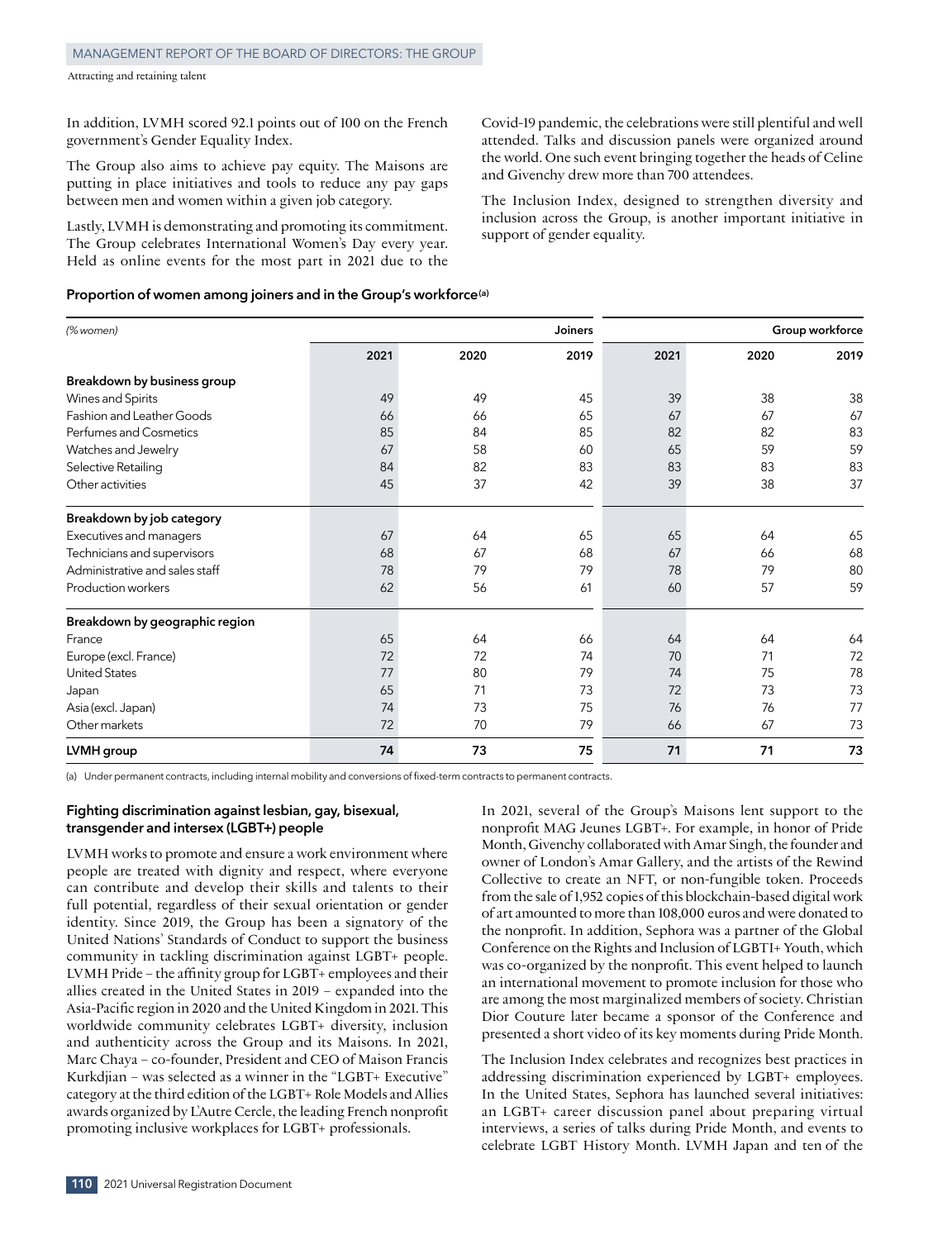Group's Maisons took part in the JobRainbow job fair in Japan. This job fair organized for LGBT+ students and young professionals aims to help them find an inclusive workplace where they can truly be themselves. In France, Celine invited its employees to attend an exclusive and authentic presentation by the Chair of Fédération LGBTI+, a French nonprofit grouping together LGBT+ organizations and centers throughout the country. In the Asia-Pacific region, the new chapter of All LVMH Pride was recognized for its work to promote inclusion. Lastly, at the Voices of Inclusion event, a number of LVMH employees shared their personal stories about belonging to the LGBT+ community.

#### **Supporting older employees**

The most experienced employees play an especially important role in passing on knowledge and expertise, but also the Group's values. Issues relating to older employees are addressed using specific approaches for each geographic region. In 2021, employees aged 50 and up represented 23% of the workforce in France and 15% of the workforce outside France. In France, specific company‑wide agreements cover issues relating to older employees: reduction in working hours, quality of life, remote working, and the forward‑looking management of jobs and skills.

LVMH aims to keep its older employees in work by continuing to offer them a motivating and fulfilling work environment. The Group implements an employee-centered approach to career development that takes into account, as necessary, the lengthening of working lives and adjustments to workstations or

working hours, while offering specific health checks, particularly in the context of the pandemic. By way of example, Ruinart has set up a secondment program for vineyard workers during the grapevine pruning season to avoid physical strain for older employees. Some of the Maisons, such as TAG Heuer, Zenith, DFS, Givenchy and Bodega Numanthia, have both employees and their managers take part in unconscious bias training to tackle discrimination experienced by older staff. Lastly, many of the Maisons, such as Berluti and Tanneries Roux, enlist older employees to serve as mentors or tutors for younger workers.

Some of the Maisons offer end-of-career interviews and dedicated training to older employees.

LVMH also provides assistance in preparation for retirement. In 2021, the Group's holding company launched SWITCH, a program for employees reaching the end of their careers, with the dual aim of providing information about their retirement plans and remaining at their side during this transition. Celine includes a focus on assistance provided for retirement at all its workshops for human resources personnel. Other Maisons like Loewe, Bvlgari, Domaine Chandon Argentina and LVMH Fragrance Brands offer both partial retirement arrangements, with the employer assuming a portion of the resulting salary loss, and extensions of employment contracts beyond the legal retirement age. In 2021, Royal Van Lent continued with its Generatiepact pilot project to grant additional leave and promote part-time employment.

# 3. A FULFILLING WORK ENVIRONMENT

LVMH recognizes its employees' enthusiasm for learning and undertakes to help them develop their full potential. To this end, the Group creates the tools and conditions necessary to strengthen their skills and encourage them to take charge of their own development. The Group also aims to set the standard in terms of health and safety, in supporting the well-being and fulfillment of its employees, and in maintaining constructive labor relations.

# **3.1 Encouraging learning to improve agility and employability**

Employee skills are what give shape to collective performance for LVMH and allow it to meet the challenges of a constantly changing world. The inseparable objectives of individual employability and collective agility guide the Group as it diversifies the formats offered for learning experiences, giving employees the keys to pursue learning on their own, explore mobility options and develop their careers.

# **3.1.1 Expanding learning approaches to build a culture of learners**

Drawing on the experience gained during the health crisis in 2020, LVMH has introduced new learning approaches to offer its employees numerous career development opportunities.

LVMH and its Maisons have developed new learning experiences using digital formats. The Group has launched Living LVMH, an immersive introduction to the LVMH ecosystem intended for all new hires, at all its operations worldwide. Offered in seven languages, this digital tool makes use of micro‑learning and gamification to build both understanding of the Group and pride in belonging to it. As is the case at Bvlgari, several Maisons have structured and digitized all or part of their onboarding content so as to reach the largest possible number of new employees. Like Louis Vuitton, LVMH Fragrance Brands, Fred, Le Bon Marché and TAG Heuer, many Maisons have set up digital learning applications to facilitate access to educational content and embed a focus on learning into day-to-day activities. The wide range of content offered, often developed by the Maisons themselves, covers topics from management and leadership, business‑specific expertise and product knowledge to sales techniques and the customer experience.

Shorter learning formats, lasting only a few hours, make the modules easy to fit into employees' work schedules. This is why LVMH House France launched several short remote training modules in 2021. Led by an expert trainer, they relate to key skills such as emotional intelligence, collective intelligence and decision‑making in an uncertain environment. They raise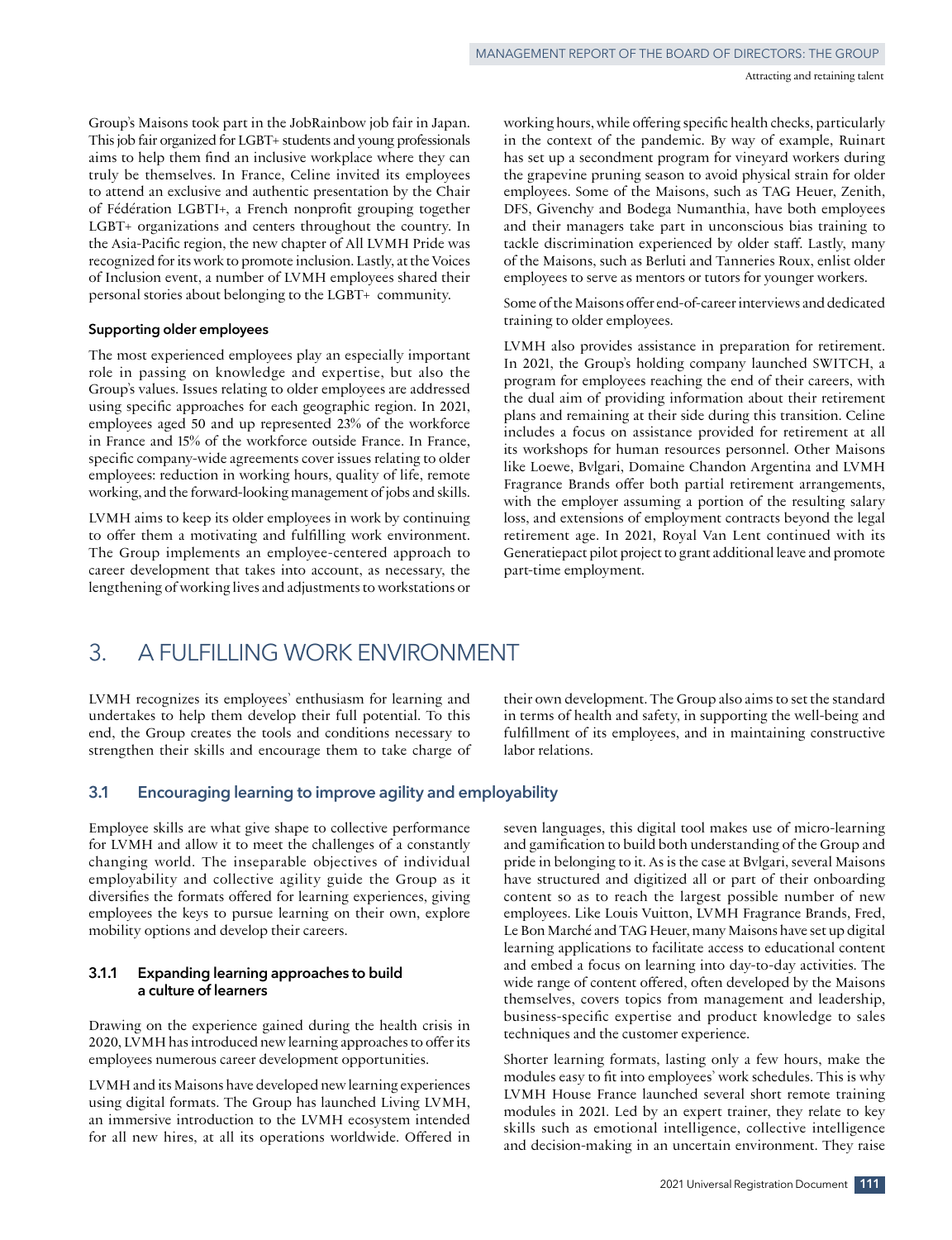employee awareness about essential professional attitudes and encourage practical application thanks to a set of tools that may be activated immediately.

Initiatives aimed at spurring curiosity and the desire to learn were also rolled out in 2021 at some of the Group's Maisons. Kendo thus introduced Kuriosity Day, a quarterly event bringing together employees to build their knowledge relating to a specific topic. At this event, educational content is presented using varied learning approaches made available to everyone. The participants also gain experience in the use of key practices like feedback.

By establishing and supporting many learning communities, the Group promotes social learning. As forums for sharing best practices, experiences and expertise, these communities bring together employees from various Maisons. Community members learn from their peers and are better able to identify areas in which they need to improve. Within this special setting, they are encouraged to collaborate, working together to solve shared challenges. Some of these communities also offer their members skills acquisition programs that may subsequently be rolled out by the Maisons themselves. This has been the case for the Brand Education Community, an international community bringing together directors and managers outside France in charge of learning programs for store teams.

The agility required by cross-business projects also favors learning, the sharing of knowledge and the development of new skills. The Open Innovation Department, and in particular DARE, its development program based on open innovation, offers all Group employees the opportunity to be a part of intrapreneurial projects. Within the Maisons, employees bring forward their ideas or join an existing project to which they bring all their skills. With more than 2,000 ideas generated and shared organically via its dedicated platform, DARE leverages collective intelligence and accelerates skills development for everyone.

Lastly, LVMH House teams around the world have continued to offer training programs to Group employees that help them build deeper knowledge and skills. Led by experts, they are grouped into three thematic areas:

- understanding and promoting the LVMH group's culture;
- management and leadership through a range of programs aimed at young managers, experienced and high-potential managers, and senior executives;
- excellence in strategic areas such as retail, supply chain, operations and the appeal of the Group's brands.

# **3.1.2 Responding to employee job satisfaction surveys**

LVMH has taken action based on the results of its Global Pulse Survey conducted in 2020. More than 78,000 employees

responded to this survey and over 90% of them expressed their pride in working for their Maison and in belonging to the LVMH group.

Remaining true to the core values of LVMH and in line with their differing contexts, the Maisons have designed action plans that are now an integral part of their road maps for human resources management. The main topics covered are flexible work arrangements, communication with staff, talent development and learning experiences, and diversity and inclusion.

# **3.1.3 Employees taking charge of mobility and career development**

LVMH aims to develop agility and employability across its workforce by empowering employees to build their knowledge and skills every day and to continue learning in the workplace, to help them take ownership of their careers and their development.

Due to its diversity, the LVMH ecosystem offers multiple career combinations and many ways to link geographies, professions and business areas: Wines and Spirits, Perfumes and Cosmetics, Fashion and Leather Goods, Watches and Jewelry, and Selective Retailing. LVMH encourages its employees to shape their own career paths within this ecosystem. This commitment is reflected in a well-established mobility policy and related processes in place across the Group, including career committees and career interviews. In 2021, more than 20,000 employees were able to take advantage of an internal transfer opportunity. This total included 448 employees accepting a position abroad, in spite of restrictions due to the Covid‑19 pandemic.

LVMH intends to further expand internal mobility in the coming years, particularly between Maisons. In the short term, the redesign of the Group's Voices Intranet will improve visibility and access to internal transfer opportunities. In the medium term, the Group plans to incorporate more flexibility into its mobility culture and practices, so that it can continue to effectively meet the requirements of its businesses and the aspirations of its employees.

To help everyone reach their full potential, the Group also has a robust performance management system in place. The performance and career review (PCR) carried out via an application covers 50,000 employees across the Group. It takes the form of an annual interview between the employee and his or her line manager, supplemented in some cases by a mid‑year meeting. The aim of this exchange is to take stock of the past year, identify motivating goals and areas for improvement and learning, and help shape the employee's professional development and career path.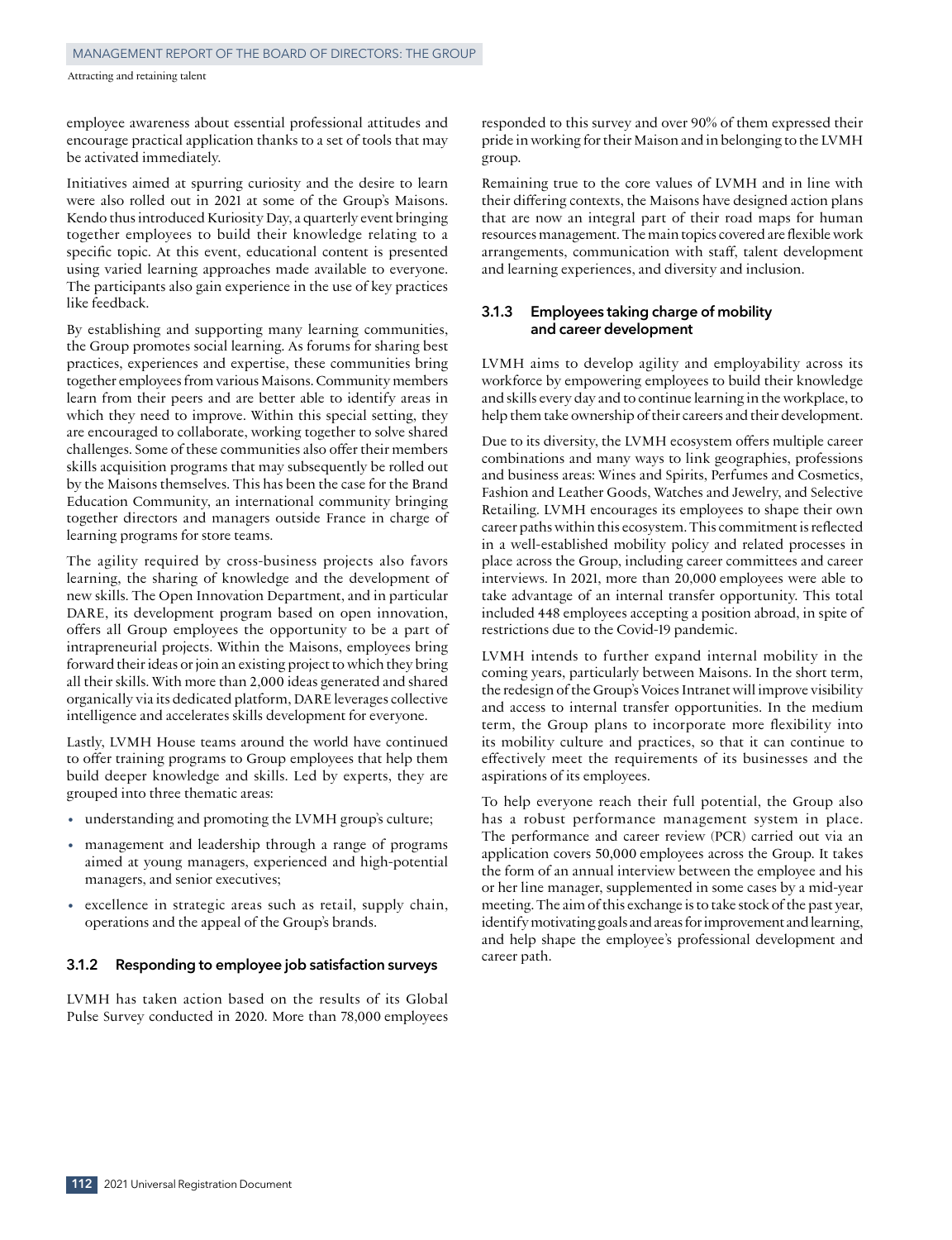In order to adapt the Group's organizational culture and managerial practices to changing requirements, LVMH and all of the Maisons have introduced a new approach to performance management, developed jointly with Louis Vuitton. This approach promotes three essential leadership values: empowerment, cooperation and agility. It includes giving employees the opportunity to propose their own self-directed learning or peer-to-peer learning plans to meet their improvement goals, by way of training projects or initiatives. It encourages more feedback, more collaboration, more agility and aims to make employees more responsible for their own growth and development throughout their career within the Group. In 2022, 60,000 employees will experience this new approach.

#### **Training investment**

In 2021, training expenses incurred by Group companies throughout the world represented a total of 129.2 million euros, or 1.7% of total payroll. On top of this investment and in addition to everyday workplace training, LVMH has continued to develop new forms of learning. With approaches like digital learning, webinars, peer-to-peer learning and learning community workshops all being pursued within the Group, these new, faster and more collaborative forms of learning are so diverse that it is not possible to list them all here. However, LVMH is convinced of their impact and relevance.

|                                             | 2021  | 2020  | 2019  |
|---------------------------------------------|-------|-------|-------|
| Training investment (EUR millions)          | 129.2 | 90.7  | 138.0 |
| Proportion of total payroll (as %)          |       | 1.4   | 2.1   |
| Number of days of training per employee     | 1.8   | 1.2   | 1.9   |
| Average cost of training per employee (EUR) | 796.0 | 631.0 | 930.0 |
| Employees trained during the year (as %)    | 46.7  | 40.8  | 57.5  |

Note: Indicators are calculated on the basis of the total number of employees under permanent contracts present at the workplace as of December 31 of that fiscal year.

The average training investment per full-time equivalent employee was approximately 796 euros. In 2021, the total number of training days was 293,724, equivalent to around 1,277 people receiving full-time training for the entire year. In 2021, 46.7% of employees received training and the average number of days

of training was 1.8 days per employee. LVMH has opted here to count only training events lasting over three hours. As an illustration, if online remote training lasting under three hours is included, LVMH estimates that 81.6% of its workforce received training.

The training investment is spread across all job categories and geographic regions as presented in the table below:

|                                          | France | Europe<br>(excl. France) | United<br><b>States</b> | Japan | Asia<br>(excl. Japan) | Other<br>markets |
|------------------------------------------|--------|--------------------------|-------------------------|-------|-----------------------|------------------|
| Training investment (EUR millions)       | 42.9   | 17.3                     | 28.7                    | 3.6   | 31.6                  | 5.1              |
| Proportion of total payroll (as %)       | 2.4    | 1.1                      | 1.5                     | 1.0   | 2.1                   | 1.1              |
| Employees trained during the year (as %) | 47.5   | 43.5                     | 28.2                    | 47.4  | 63.0                  | 43.4             |
| Of which: Executives and managers        | 52.2   | 56.1                     | 33.8                    | 47.8  | 56.8                  | 53.4             |
| Technicians and supervisors              | 61.3   | 48.5                     | 17.0                    | 61.5  | 50.3                  | 61.7             |
| Administrative and sales staff           | 36.3   | 40.1                     | 29.3                    | 44.5  | 65.4                  | 40.1             |
| Production workers                       | 41.7   | 38.3                     | 18.0                    | 28.0  | 69.3                  | 33.8             |

Note: Indicators are calculated on the basis of the total number of employees under permanent contracts present at the workplace as of December 31 of that fiscal year.

# **3.2 Promoting workplace health and safety and fostering constructive labor relations**

LVMH is committed to offering all its employees a high-quality work environment. Its priority is to ensure everyone's health and safety along with a high quality of life at work while helping employees maintain a good work‑life balance. LVMH also aims to foster constructive labor relations.

#### **3.2.1 Ensuring health and safety for all staff**

Given the recent experience with Covid‑19, LVMH decided to expand its actions to protect all of its employees. A dedicated working group was formed, comprised of health and safety experts as well as human resources managers, which drew up an assessment and proposed an action plan with commitments affirmed via a new Health and Safety Charter.

On the occasion of the World Day for Safety and Health at Work 2021, the Executive Committees signed the Group's new Health and Safety Charter. It serves as the basis for a comprehensive approach across all the LVMH group's operations with the aim of developing a "zero accident" culture.

The Presidents of all Maisons were also invited to sign the charter. Each Maison having signed the charter has appointed a health and safety representative who reports to the Group. These representatives together form the Group's Health and Safety Community whose members meet regularly and are responsible for the development of practical tools to implement charter commitments. An initial coordination meeting was held on December 17.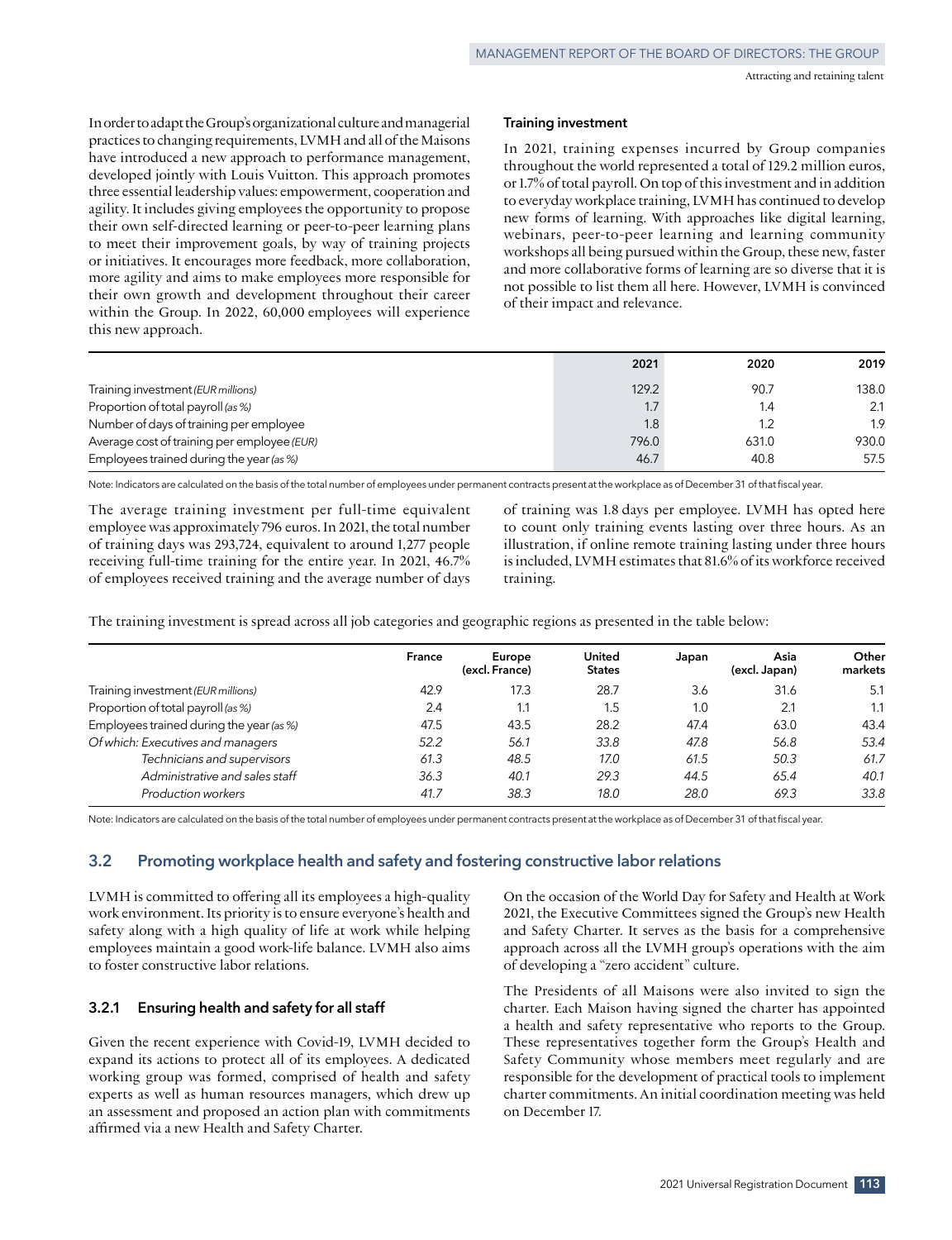#### Management Report of the Board of Directors: the Group

The Maisons undertake to protect employee health and safety through five pillars of action:

- identify their priorities in order to structure their approach;
- draw up an action plan to be reviewed regularly;
- report on progress made using the approach, in particular by submitting frequency rate results to each Maison's Management Committee<sup>,</sup>
- engage every employee in the approach, notably by raising awareness about first aid measures;
- maintain a virtuous culture by ensuring strong collaboration between the Group and the Maisons.

Each commitment is associated with a performance indicator and target to be met by 2025. The LVMH group's Executive Committee will monitor progress on a regular basis, as part of a focus on continuous improvement.

# **Performance indicators and targets associated with the five commitments of the new LVMH Health and Safety Charter**

|                     |                                                                                                                                                                              | <b>Result in</b><br>$2021^{(a)}$ | Target<br>for 2025 |
|---------------------|------------------------------------------------------------------------------------------------------------------------------------------------------------------------------|----------------------------------|--------------------|
| <b>Commitment 1</b> | Each Maison structures its own approach to employee health and safety.                                                                                                       | 71.7%                            |                    |
| <b>Commitment 2</b> | Each Maison reviews its health and safety approach on a regular basis.                                                                                                       | 93.9%                            |                    |
| Commitment 3        | Each Maison's Management Committee reviews the past year's results for health and<br>safety performance indicators, in particular the change in the accident frequency rate. | 83.7%                            | 100%               |
| <b>Commitment 4</b> | All employees are engaged in prevention and trained in first aid measures.                                                                                                   | 20.9%                            |                    |
| Commitment 5        | The Group dedicates a day each year to the promotion of health, safety<br>and quality of life at work.                                                                       | 100%                             |                    |

(a) Employee coverage rate (number of employees covered by the commitment/total number of LVMH employees).

Given the wide range of situations encountered within the various business groups, the Maisons implement their own approaches to ensure workplace health and safety and prevent accidents. They therefore put in place specific actions as part of the Group's overall investment, certification and training program. Health, safety and ergonomics assessments are regularly conducted at workshops, vineyards, stores and headquarters, following which action plans are drawn up to address any needs identified.

Workshops and production facilities took action to improve ergonomics and reduce physical strain for those positions most exposed to physical or mental stress. The Group is also particularly attentive to working conditions for staff members over 50 and those with disabilities, aiming to enable them to continue working under optimal conditions.

In 2021, LVMH invested over 59.2 million euros in health and safety. These investments were allocated to occupational health, protective equipment, and continuous improvement programs covering compliance for new equipment, signage, replacement

of protective equipment, fire prevention training and noise reduction. More generally, the total amount spent on and invested in improving working conditions came to more than 112.3 million euros, or 1.5% of the Group's gross payroll worldwide.

LVMH also maintained its initiatives for awareness‑raising and training in workplace safety and risk prevention. In 2021, 77,432 employees received training in these areas.

For the full resumption of business operations in 2021, remote working was the option preferred by LVMH, where compatible with the employee's role. This was facilitated by the existence of agreements and charters already in place within the Maisons. The conditions put in place to favor remote working included office equipment, technical infrastructure, encouragement provided by close management, including advice on protective measures and postures and time management. Lastly, to ensure that employees could continue working under the best possible conditions, LVMH provided all staff with hand sanitizer, face masks and protective equipment such as Plexiglas shields.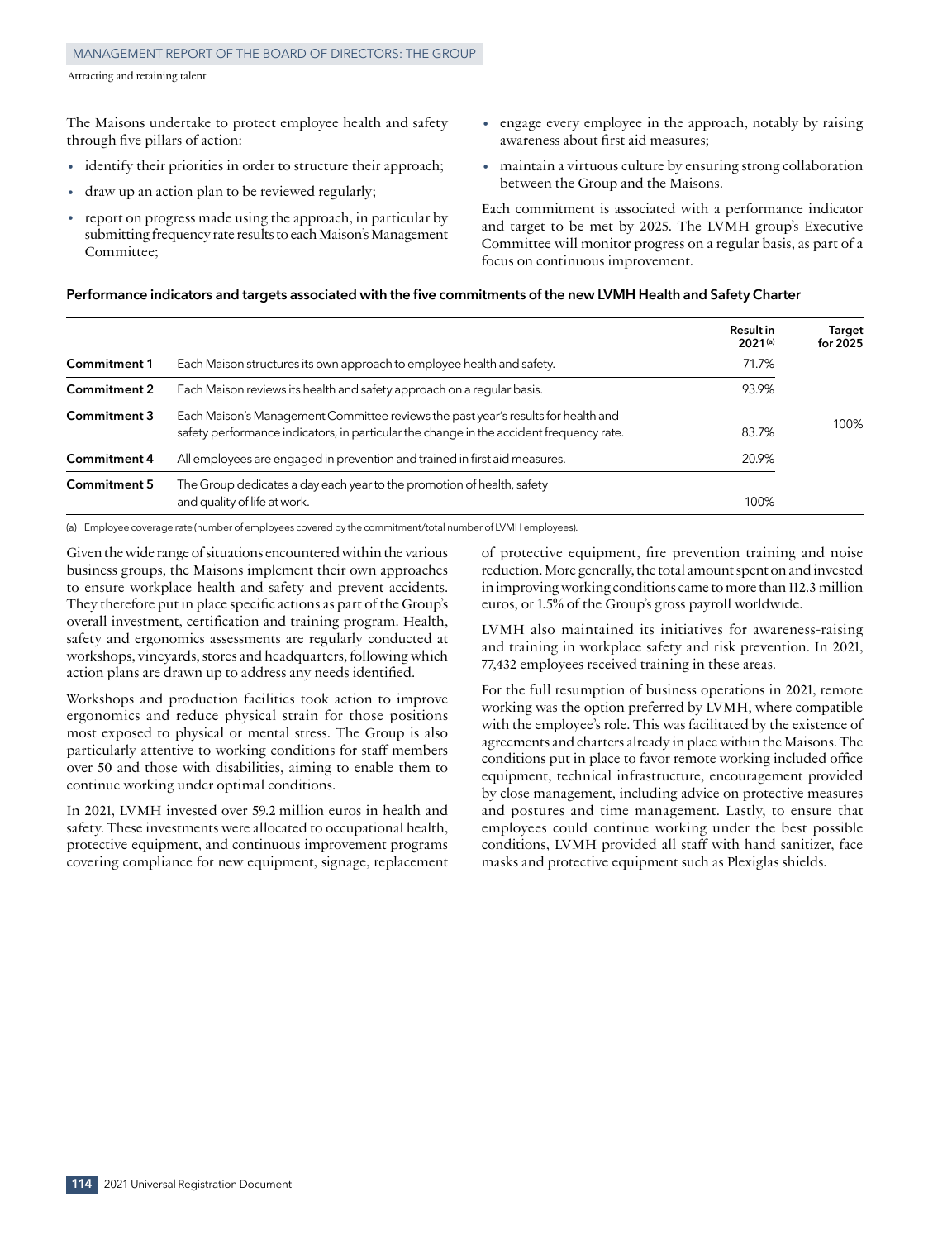|                                | Number of<br>accidents | Frequency<br>rate(a)(b) | Severity<br>rate(b)(c) |
|--------------------------------|------------------------|-------------------------|------------------------|
| Breakdown by business group    |                        |                         |                        |
| Wines and Spirits              | 94                     | 7.07                    | 0.21                   |
| Fashion and Leather Goods      | 406                    | 3.99                    | 0.11                   |
| Perfumes and Cosmetics         | 153                    | 3.09                    | 0.08                   |
| Watches and Jewelry            | 94                     | 2.12                    | 0.06                   |
| Selective Retailing            | 391                    | 4.83                    | 0.19                   |
| Other activities               | 160                    | 9.33                    | 0.36                   |
| Breakdown by geographic region |                        |                         |                        |
| France                         | 622                    | 12.66                   | 0.42                   |
| Europe (excl. France)          | 261                    | 4.10                    | 0.07                   |
| <b>United States</b>           | 185                    | 3.40                    | 0.21                   |
| Japan                          | 11                     | 0.84                    | 0.00                   |
| Asia (excl. Japan)             | 120                    | 1.30                    | 0.04                   |
| Other markets                  | 99                     | 2.88                    | 0.05                   |
| 2021<br>LVMH group             | 1,298                  | 4.23                    | 0.14                   |
| 2020                           | 1,158                  | 4.52                    | 0.15                   |
| 2019                           | 1,532                  | 5.60                    | 0.16                   |

(a) The frequency rate is equal to the number of accidents resulting in leave of absence, multiplied by 1,000,000 and divided by the total number of hours worked.

(b) The calculation of hours worked is based on actual data for France; for other countries, it is based on the number of full‑time equivalent (FTE) employees present within the Group as of December 31 of the fiscal year and a ratio of hours worked per FTE employee per country taken from OECD knowledge bases. Theoretical 2020 data from the OECD does not include hours not worked as a result of the public health crisis, with the result that frequency and severity rates are understated.

(c) The severity rate is equal to the number of workdays lost, multiplied by 1,000 and divided by the total number of hours worked.

In calculating its overall absence rate, LVMH has opted to include all absences related to the Covid‑19 crisis, including sick leave and paid or unpaid leave. The public health crisis had an impact, bringing the overall absence rate to 7.1% in 2021.

The Group has estimated the effect of the public health crisis on its overall absence rate: 1.8 percentage points were attributable to the extraordinary circumstances linked to the health crisis and its impacts, including lockdowns, family obligations, illness and quarantine. Excluding factors linked to the Covid-19 crisis, the estimated overall absence rate was therefore 5.3% in 2021, reflecting employees' strong commitment, motivation and trust in the Group and its Maisons. In 2020, the absence rate was 15.3% including the Covid-19 effect and 5.1% excluding that effect.

#### **Absence rate(a) by region and by reason**

| (as %)                               | Global<br>workforce | France | Europe<br>(excl. France) | <b>United</b><br><b>States</b> | Japan | Asia<br>(excl. Japan) | Other<br>markets |
|--------------------------------------|---------------------|--------|--------------------------|--------------------------------|-------|-----------------------|------------------|
| <b>Illness</b>                       | 2.8%                | 4.5%   | 4.5%                     | 1.7%                           | 0.6%  | 1.3%                  | 2.9%             |
| Work/commuting accidents             | 0.1%                | 0.3%   | 0.1%                     | 0.1%                           | 0.0%  | 0.1%                  | 0.1%             |
| Parental leave                       | 1.6%                | 1.4%   | 2.9%                     | 0.8%                           | 2.0%  | 1.3%                  | 0.9%             |
| Paid leave (personal leave and other |                     |        |                          |                                |       |                       |                  |
| paid leave)                          | 1.5%                | 2.2%   | 2.2%                     | 1.0%                           | 0.5%  | 1.3%                  | 0.9%             |
| Unpaid leave                         | 1.1%                | 0.8%   | 2.1%                     | 0.8%                           | 1.9%  | 0.8%                  | 0.5%             |
| Overall absence rate                 | 7.1%                | 9.1%   | 11.7%                    | 4.3%                           | 5.0%  | 4.7%                  | 5.3%             |
| Estimated overall absence rate       |                     |        |                          |                                |       |                       |                  |
| excl. Covid effect                   | 5.3%                | 6.9%   | 8.6%                     | 3.5%                           | 3.8%  | 3.2%                  | 3.8%             |

(a) Number of days' absence divided by theoretical number of days worked.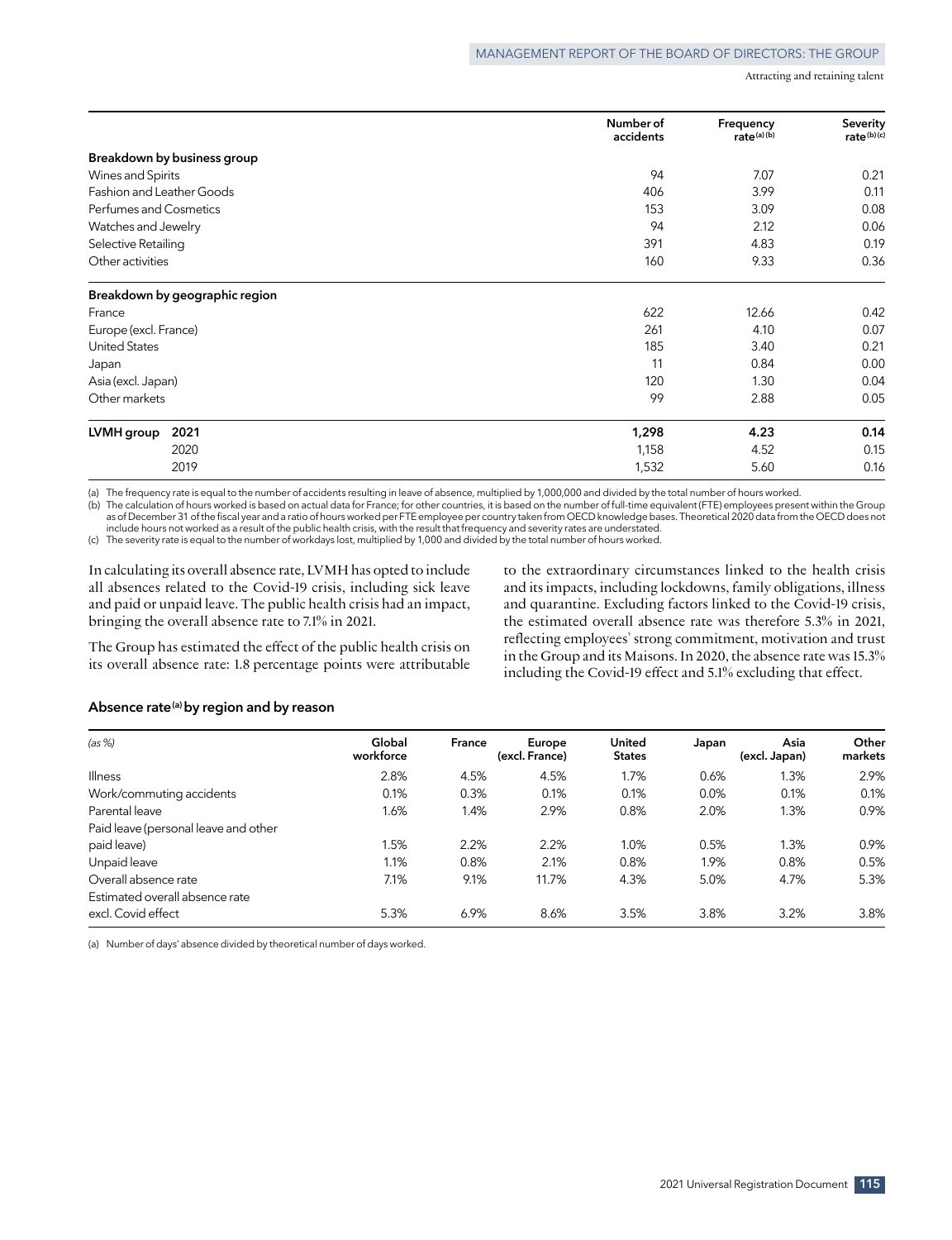#### **3.2.2 Fostering constructive labor relations**

At the European level, the SE Works Council is an employee representative body consisting of 28 members from the 22 European countries in which the Group's Maisons operate. The rules governing this body are laid down in an agreement that was unanimously approved by employee representatives from those 22 countries and by Group management on July 7, 2014. The SE Works Council handles transnational issues at the European level. It held one plenary meeting in 2021, on November 24.

The Group Works Council covers France. This body, which currently has 29 members, holds one plenary meeting each year. Through this representative body, delegates meet with the heads of all of the Group's business areas. They exchange information on strategic direction, business and financial issues, employment trends within the Group and prospects for the current year. The Group Works Council met on October 6, 2021.

In keeping with the Group's decentralized approach, representatives at each Maison deal with workforce‑related issues specific to their entity.

In France, the Maisons have employee representative bodies known as CSEs (Comités Sociaux et Economiques). Each CSE's remit depends on the size of the Company's workforce. In companies with fewer than 50 employees, they present the employer with employees' individual or collective claims in relation to pay, compliance with the French Labor Code, and so on. In entities with 50 or more employees, CSEs ensure that employees' collective interests are taken into account in decisions relating to the Company's management, business development and financial performance, as well as professional training and production techniques.

In 2021, Group companies allocated a budget totaling over 31.6 million euros (1.8% of total payroll) to social and cultural activities in France via contributions to CSEs.

In the unusual circumstances of the Covid‑19 crisis, meetings of employee representative bodies at Group and Maison level were held remotely and in person, enabling labor relations to continue without interruption.

In 2021, employee representatives attended 1,078 meetings in France:

| Type of meeting              | <b>Number</b> |
|------------------------------|---------------|
| CSE: 50 or more employees    | 827           |
| CSE: Fewer than 50 employees | 251           |
| Total                        | 1.078         |

As a result of these meetings, 153 company-wide agreements were signed in France.

Worldwide, 40.6% of the Group's workforce is covered by an employee representative body or trade union.

#### **3.2.3 Work‑life balance and workplace well‑being**

The Group's Maisons remain focused on ensuring a high quality of life at work. Adjustments to working conditions and flexible working hour arrangements contribute to employee engagement by meeting their growing expectations in the area of physical and emotional well‑being and the management of their personal and family responsibilities.

Work‑life balance remains an essential aspect of quality of life at work. Most of the Maisons took part in Quality of Life at Work Week in France, taking as its theme "Working together". An individualized approach to working hours will always be a key component of the policies put in place at the Maisons. It serves to address issues relating to parenting (pregnancy, young children, returning from parental leave), end-of-career adjustments or disabilities as well as situations faced by family caregivers. Workplace concierge services and childcare are becoming more and more widespread within the Group. In France for example, LVMH and its Maisons reserve 203 daycare slots for use by its employees. Lastly, some of the Maisons, including Louis Vuitton, Parfums Christian Dior and the Les Echos-Le Parisien media group, or those in the Selective Retailing business group, support employees who wish to work on Sundays and in the evenings.

During the Covid‑19 pandemic in particular, but even outside the lockdown periods, LVMH encouraged remote working. Its implementation was facilitated by collective bargaining agreements and charters relating to remote working and the right to disconnect from work. The Group gave talks on the new modes of working and time management to raise employee awareness about connecting to and disconnecting from work. During school closures, LVMH supported its employees with children by releasing a special talk entitled "Working as a team and managing lockdowns as a family" and by offering individual coaching sessions. Some Maisons like Acqua di Parma made it easier for employees to work part time. Fendi expanded its Smart Working program around the world in line with the rise in flexible work arrangements and more innovative modes of working. Loewe launched a project to update its policy relating to flexible work arrangements, which is due to be implemented in 2022. In a broader sense, most of the Maisons have set up working groups to better assess the impact of remote working with regard to employee aspirations and organizational priorities. Following the lockdown periods, some of the Maisons, like Loro Piana, launched initiatives to support the combination of in‑person and remote working and improve collaborative working methods.

The Group's Maisons are also focusing renewed efforts on another issue relating to quality of life at work, the prevention of psychosocial risks. They are supporting their employees on a day‑to‑day basis by using various tools: emergency assistance units, training platforms, and alert and sentinel systems. Most of the Maisons have appointed a harassment officer to inform, guide and support employees in the fight against sexual harassment and sexist attitudes, while others have developed specific listening tools in conjunction with the Group's whistleblowing system.

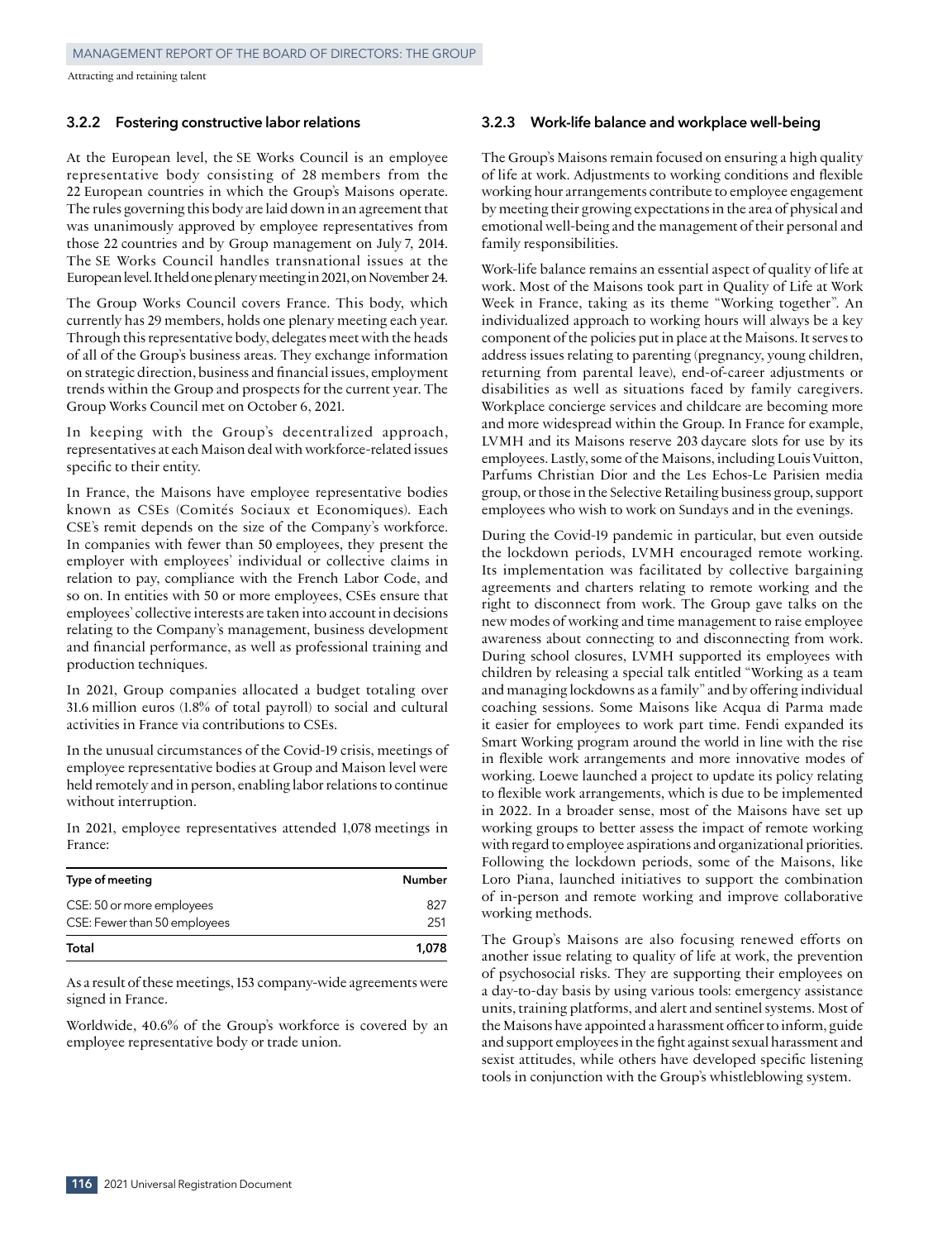By way of example, in Japan and Italy, Givenchy sends all of its employees an annual assessment of their level of stress. Berluti has opted to analyze workplace stress by means of an in-house survey. In Japan, among other measures, it has put in place a training course for store managers on harassment and labor law, a health and safety committee for store managers to focus on mental health, and an annual stress assessment. Similarly, Tiffany & Co. led an international campaign to raise awareness about mental health issues over the course of 2021, culminating in the launch of its Stress-Less Holiday offering devoted to mental, personal and social well‑being.

In Spain, as part of its "Your Well-Being Matters" project focused on emotional well‑being, Parfums Christian Dior carried out a psychosocial study based on the FPSICO questionnaire developed by INSST, the Spanish national institute for health and safety at work. The results of this questionnaire will be available in January 2022.

In 2021, Bvlgari expanded the reach of its training courses on sources, causes and triggers of violence to a wider and highly varied selection of employees. For 2022, the Maison is designing a complementary learning module on the prevention of harassment and the contribution of CSR.

Worldwide, 15% of employees have variable or adjusted working hours, and 47% have shift work or alternating working hours.

## **Global workforce affected by various forms of working time adjustments: Breakdown by geographic region**

| Employees concerned <sup>(a)</sup> (as $\%$ ) | Global<br>workforce | France | Europe<br>(excl. France) | United<br><b>States</b> | Japan | Asia<br>(excl. Japan) | Other<br>markets |
|-----------------------------------------------|---------------------|--------|--------------------------|-------------------------|-------|-----------------------|------------------|
| Variable or adjusted working hours            | 15%                 | 27%    | 23%                      | 1%                      | 20%   | 10%                   | 6%               |
| Part-time                                     | 15%                 | 11%    | 17%                      | 32%                     | 4%    | 5%                    | 16%              |
| Shift work or alternating hours               | 47%                 | 8%     | 33%                      | 63%                     | 77%   | 69%                   | 64%              |

(a) Percentages for France are calculated on the basis of the total headcount (employees under both permanent and fixed-term contracts). For the other regions, they are calculated in relation to the number of employees under permanent contracts, except for part-time workers, in which case the percentages are calculated with respect to the total headcount.

#### **Workforce in France affected by various forms of working time adjustments: Breakdown by job category**

| Employees concerned <sup>(a)</sup> (as $\%$ ) | Workforce<br>in France | Executives and<br>managers | <b>Technicians and</b><br>supervisors | Administrative<br>and sales staff | Production<br>workers |
|-----------------------------------------------|------------------------|----------------------------|---------------------------------------|-----------------------------------|-----------------------|
| Variable or adjusted working hours            | 27%                    | 17%                        | 57%                                   | 49%                               | 3%                    |
| Part-time                                     | 11%                    | 2%                         | 7%                                    | 17%                               | 21%                   |
| Shift work or alternating hours               | 8%                     | 0%                         | 11%                                   | 3%                                | 24%                   |
| Employees given time off in lieu              | 15%                    | 1%                         | 22%                                   | 38%                               | 8%                    |

(a) Percentages are calculated on the basis of the total headcount (employees under both permanent and fixed-term contracts).

The total cost of overtime was 117.3 million euros, averaging 1.6% of the worldwide payroll.

#### **Overtime by region**

| (as % of total payroll) | Global<br>workforce | France | Europe<br>(excl. France) | United<br><b>States</b> | Japan | Asia<br>(excl. Japan) | Other<br>markets |
|-------------------------|---------------------|--------|--------------------------|-------------------------|-------|-----------------------|------------------|
| Overtime                | .6%                 | .2%    | 1.3%                     | .7%                     | 3.0%  | l.8%                  | 1.1%             |

In spite of a sometimes challenging public health and economic situation, the Group's priority is to protect its employees' health by working closely with occupational health, social services and innovative initiatives such as medical concierge services.